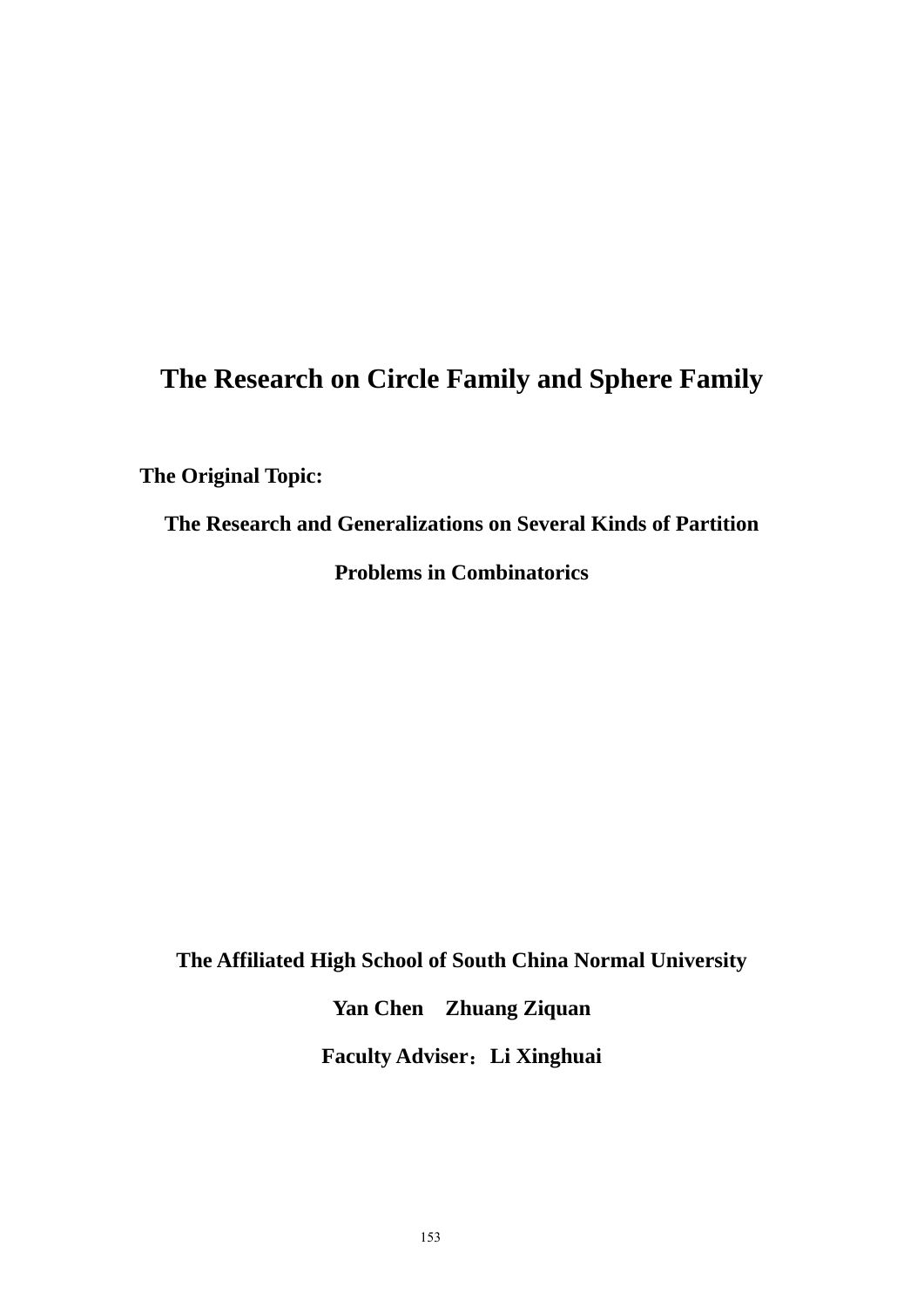### **The Research on Circle Family and Sphere Family**

## 【**Abstract**】

A circle family is a group of separate or tangent circles in the plane. In this paper, we study how many parts at most a plane can be divided by several circle families if the circles in a same family must be separate (resp. if the circles can be tangent). We also study the necessary conditions for the intersection of two circle families. Then we primarily discuss the similar problems in higher dimensional space and in the end, raise some conjectures.

# 【**Key words**】

Circle Family; Structure Graph; Sphere Family; Generalized Inversion

# 【**Changes**】

**1. Part 5 'Some Conjectures and Unsolved Problems' has been rewritten.** 

- **2. Lemma 4.2 has been restated.**
- **3. Some small mistakes have been corrected.**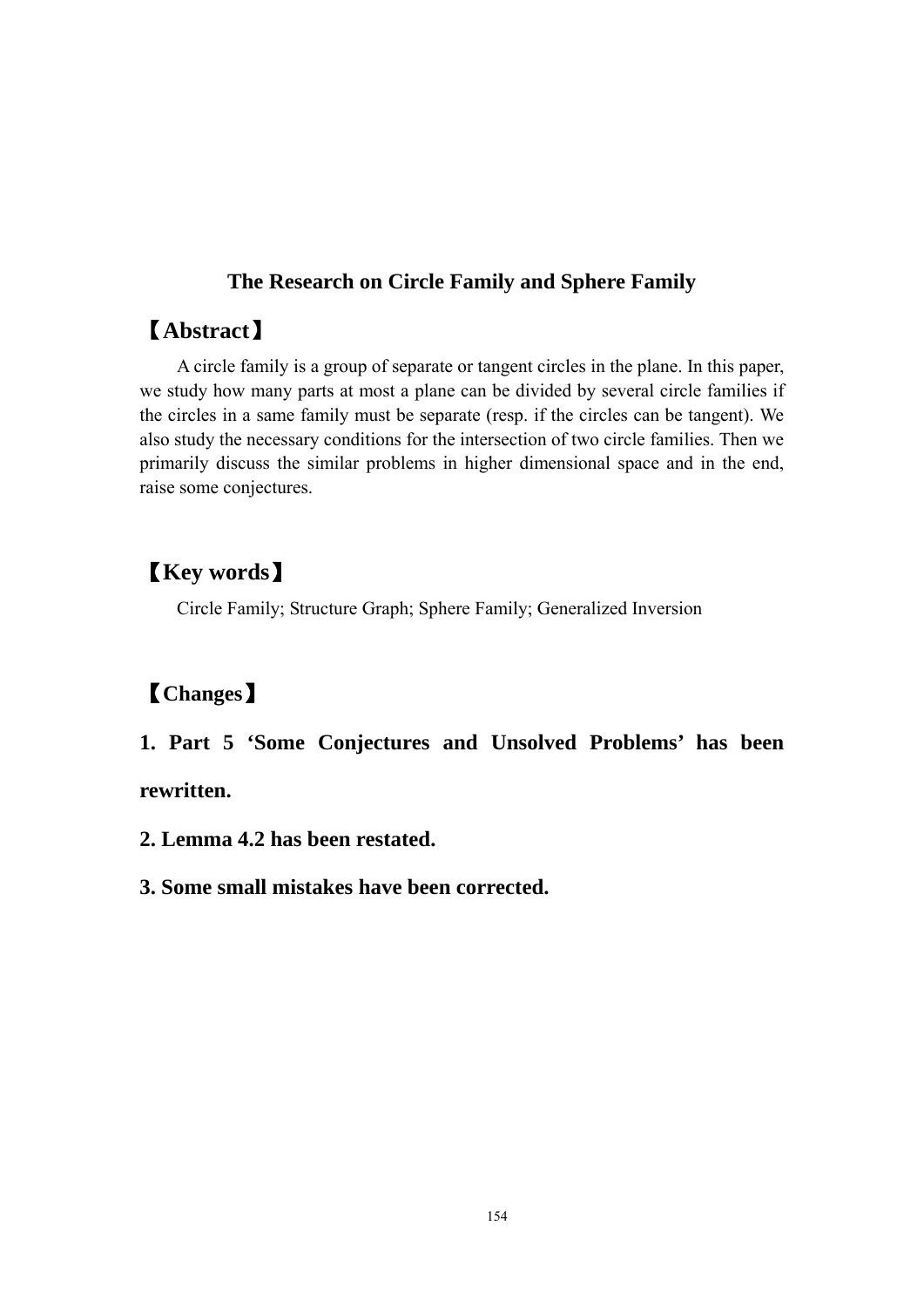## **1 The Definitions and Preliminaries**

To begin with, we introduce some newly definitions and related preliminaries.

**Definition 1.1 Circle Family** A *circle family of the first kind* is a group of separate circles; A *circle family of the second kind* is a group of separate or tangent circles. The *capacity of a circle family* is the number of circles in a circle family, the *intersection of circle families* means there are several circle families and any two circles in different circle families intersect.

**Definition 1.2 Compaction** If the capacity of a circle family is no less than 3, and it intersects with another circle family with capacity 2, we call such a circle family *compact*.

**Definition 1.3** *n***-connected** If the capacity of a circle family is 2, and it intersects with another circle family with capacity *n*, we call such a circle family *n-connected*.

**Definition 1.4** *n***-dimensional sphere** The *n-dimensional sphere* is the set of all points that has a fixed distance *r* to a fixed point *O* in the *n*-dimensional space. The fixed point  $O$  is called the *centre* of the sphere, and the fixed value  $r$  is called the *radius* of the sphere.

**Definition 1.5** *n***-dimensional spheroid** The *n*-dimensional spheroid is the set of all points that has a distance no more than a fixed value *r* to a fixed point *O* in the *n*-dimensional space. The fixed point *O* is called the *centre* and the fixed value *r* is called the *radius* of the spheroid, respectively.

**Definition 1.6** *n***-dimensional sphere family** An *n-dimensional sphere family* is a group of separate spheres in *n*-dimensional space. The number of spheres is defined as the *capacity* of the sphere family.

**Definition 1.7 Intersect** For two *n*-dimensional spheres, we define that they *intersect* if and only if they have common points (if a circle is completely inside another circle in the plane, they're also called intersecting); for two  $n$ -dimensional sphere families, we define that they *intersect* if and only if any two spheres intersect in different families.

**Definition 1.8** *n***-dimensional plane** The set of points in *n*-dimensional space which satisfy: they're the end points of all the vectors that start from a fixed point and are vertical to a fixed vector.

**Definition 1.9** *n***-dimensional intersecting line** The intersection set of two *n*-dimensional planes which are not parallel.

**Definition 1.10 Generalized Inversion** Define *O* is the centre of a fixed *n*-dimensional spheroid with radius *r*. The transformation in *n*-dimensional space satisfies: any point *A* (except *O*) and its corresponding point *A'* by the transformation

satisfy  $\overrightarrow{OA} \cdot \overrightarrow{OA'} = r^2$  and *O*, *A*, *A'* are collinear. Define such transformation as

#### *Generalized Inversion*.

**Preliminary 1.11 Planar Graph**<sup>[1]</sup> A graph is *planar* if and only if it can be drawn in the plane such that every two curves are either disjoint or meet only at a common endpoint.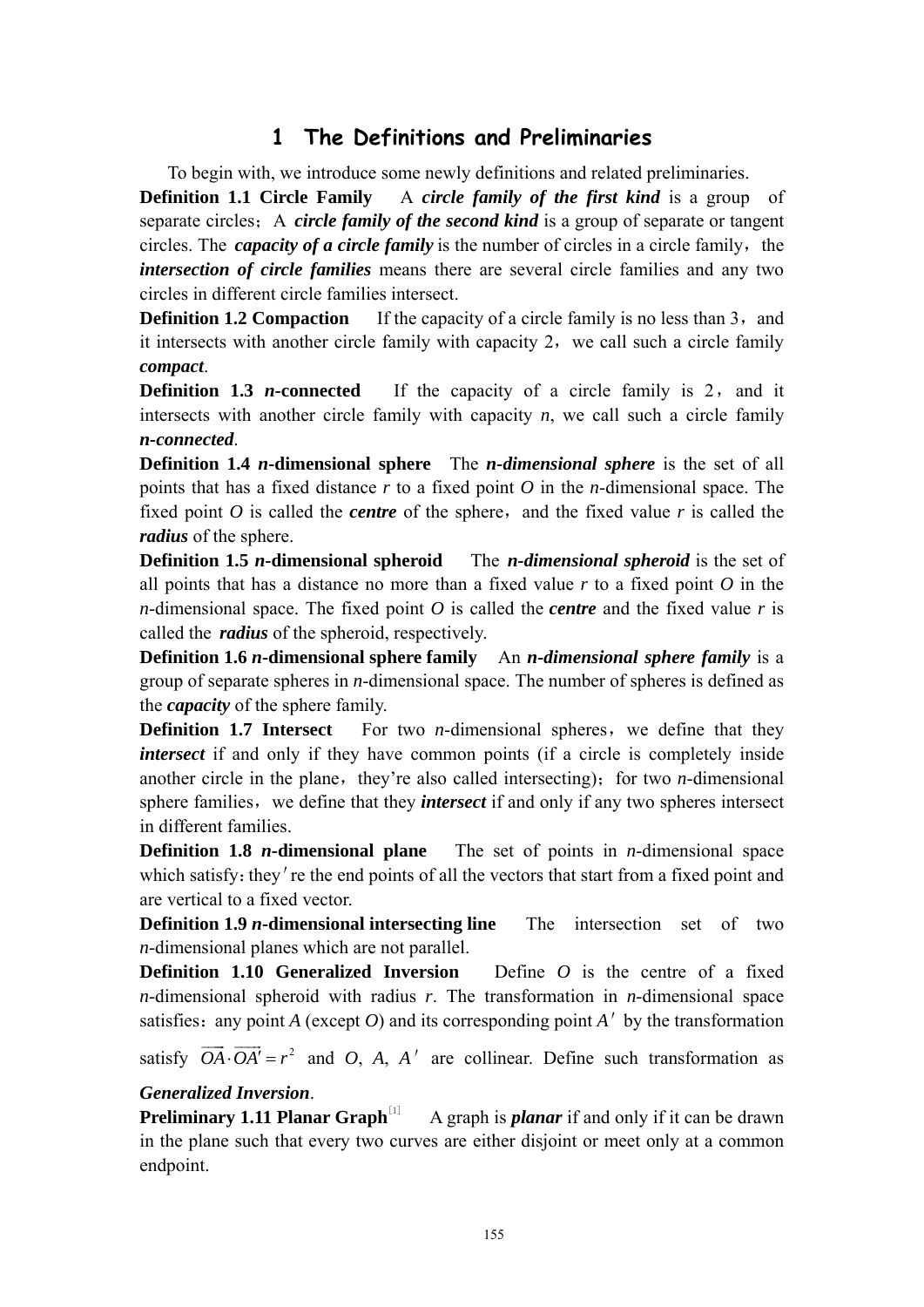**Preliminary 1.12 Euler' s Formula**<sup>[1]</sup> For a connected graph in the plane or on the spherical surface, it satisfies  $f - e + v = 2$ , where *f*, *e* and *v* are the numbers of faces, edges and vertices of the graph, respectively.

#### **2 The Division Problem of Circle Families in the Euclidean Plane**

During the time we think about how many parts at most can the 3-dimensional space be divided by several convex polyhedrons, we introduce the definition of circle family. When a convex polyhedron intersects with several other convex polyhedrons, it forms several group of closed figures on the surface, and every two closed figures in the same group do not intersect. We want to calculate how many parts at most can the surface of the convex polyhedron (it can be regarded as the surface of a spheroid) be divided by several convex polyhedrons, and the equivalent problem is how many parts at most can a 3-dimensional sphere be divided by several circle families on it. According to the close property of a spherical surface, we can easily arrange the position of the circles such that every two circles in different circle families intersect. However, in the Euclidean plane the case is not so simple .The problem we're interested in is that how many parts at most can the Euclidean plane (we call it 'plane' for short ) be divided by several circle families.

Firstly we prove the following proposition.

**Proposition 2.1** If several circle families (at least 2) can at most divide the plane

into  $S$  parts, and they get  $T$  points of intersection or tangency, then

$$
S = T + 2 \tag{1}
$$

**Proof:** As we're considering at least two circle families, we can assume that any three circles don't have a common point and every circle at least intersects with another circle. For such figure we have

$$
f - e + v = 2 \tag{2}
$$

<span id="page-3-0"></span>Since no three circles intersect at a common point, the degree of each vertice is 4, hence  $2e = 4v$ , namely  $e = 2v$ . Combining this with [\(2\)](#page-3-0) we get  $f = v + 2$ , thus

$$
S = f_{\text{max}} = v_{\text{max}} + 2 = T + 2.
$$

Proposition 2.1 shows that we just need to know how many points of intersection or tangency can several circle families get at most,and for the circle family of first kind, the most number of pairs of intersecting circles should be considered. We define it as  $f(x_1, x_2, \dots, x_m)$ , and  $f(k, l)$  for the situation  $m = 2$ . It's clear that  $f(k, l) \leq kl$ , and the equality holds if and only if the two circle families intersect, the further discussion of this issue will be placed in the third part of the thesis. In order to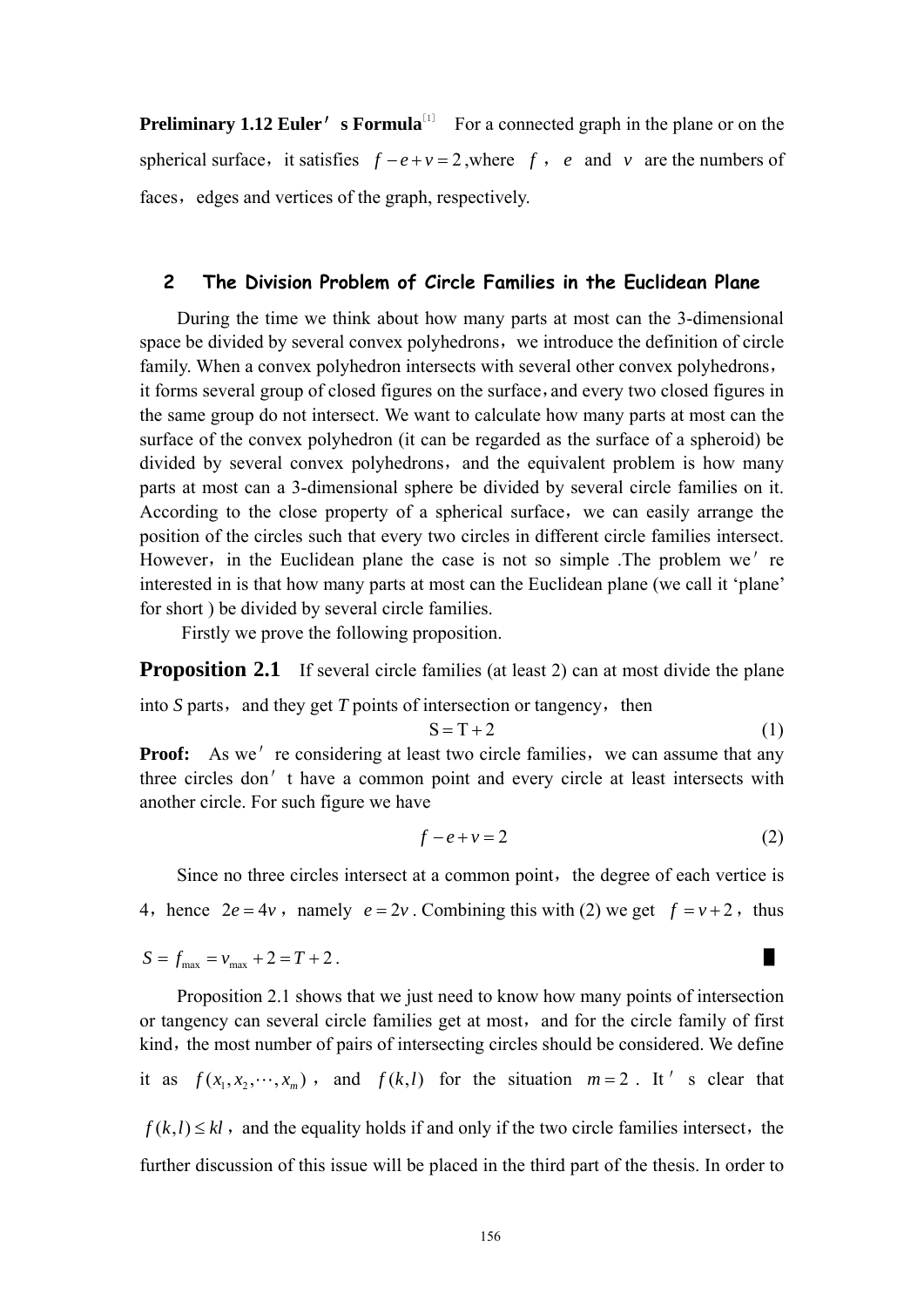get the expression of  $f(x_1, x_2, \dots, x_m)$ , we introduce the definition of *structure graph*.

For two circle families in the plane, let the centers of the circles be the vertices of the graph, respectively. If two circles intersect, we draw a line segment between the two vertices which correspond the two circles; for a circle family of the second kind, let the centers of the circles be the vertices of the graph, respectively. Two vertices are connected by a line segment if and only if the two circles that correspond to them are tangent. Such a graph is called the *Structure Graph* of the circle family (resp. circle families). We have found the following lemma about the structure graph.

**Lemma 2.2** The structure graph of any two circle families or a circle family of the

second kind is planar.

**Proof:** Suppose the contrary, then there exist two edges *AB* and *CD* of the graph that intersect at a point different the vertices of the graph, see the following figures:



Without loss of generality, assume that the radii of the circles *A, B, C, D* are *a, b, c,* and *d,* respectively. We further assume that circles *A, C* and circles *B, D* are in the same family, respectively. On one hand, the definition of circle family shows  $|AC| \ge a + c$ ,  $|BD| \ge b + d$ , hence  $|AC| + |BD| \ge a + b + c + d$ . On the other hand, by the definition of the structure graph, circles *A, B* and circles *C, D* are intersecting or tangent, respectively. Hence  $|AB| \le a+b$ ,  $|CD| \le c+d$ ,  $|AB| + |CD| \le a+b+c+d$ .

Synthesize the two sizes, the inequality  $|AC|+|BD| \ge |AB|+|CD|$  holds.

But in (I), it is clear that  $|AC|+|BD|<|AB|+|CD|$ ; in (II)(III)(II is the situation  $D=O$  in  $III$ ),

$$
\left|AB\right|+\left|CD\right|=\left|AO\right|+\left|OC\right|+\left|BO\right|+\left|OD\right|>\left|AC\right|+\left|BD\right|,
$$

which is a contradiction. Therefore our assumption was wrong and Lemma 2.2 is proved.  $\blacksquare$ 

**Theorem 2.3** *m* circle families of the first kind in the plane with capacities  $x_1, x_2, \dots, x_m$   $(x_i \in N, x_i \geq 2, 1 \leq i \leq m)$  can divide the plane into

$$
2 + 4(m-1)(x_1 + x_2 + \dots + x_m - m)
$$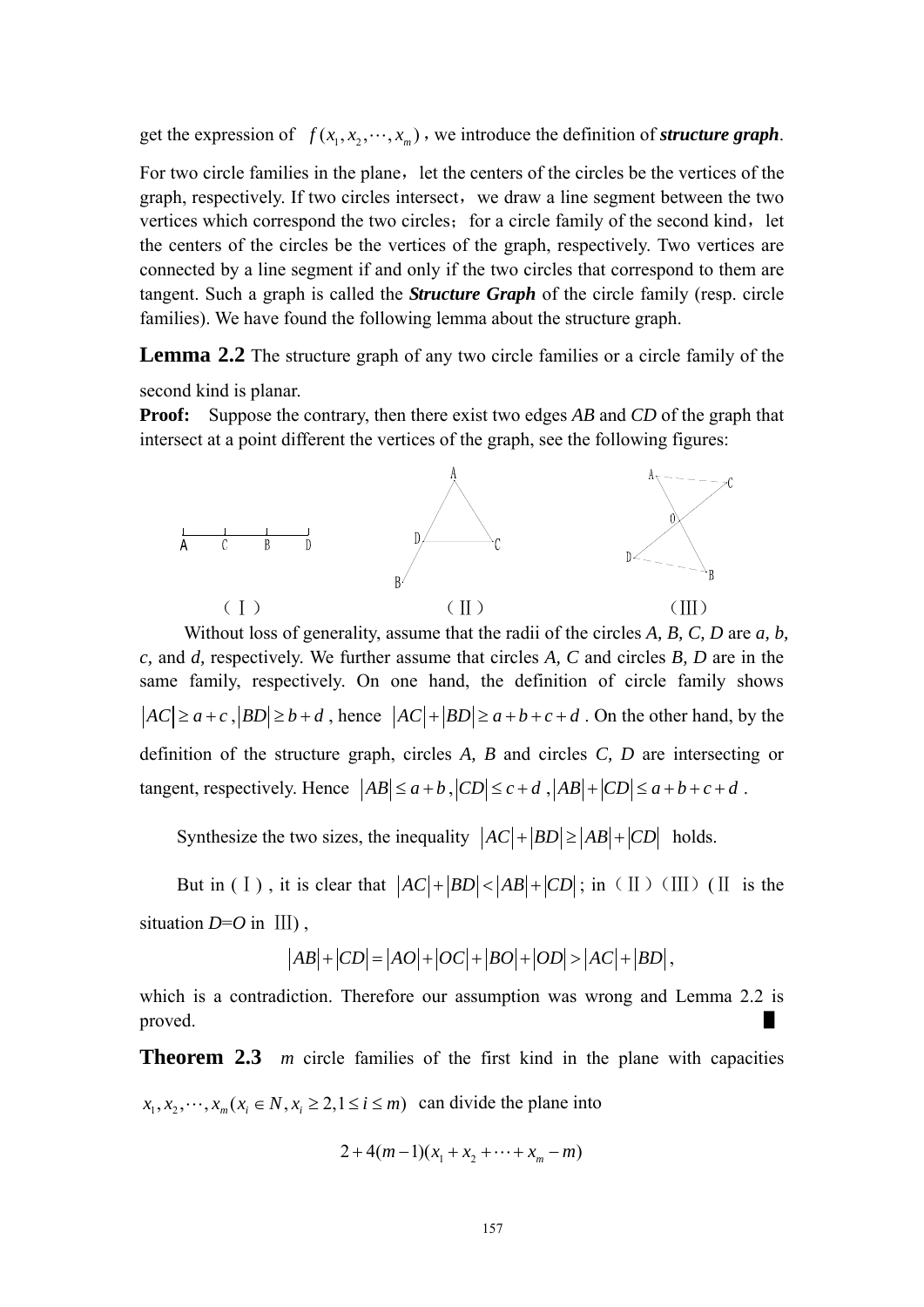parts at most.

**Proof:** We firstly discuss the situation of  $m=2$ . By Lemma 2.2, the structure graph of these two circle families is planar. We further assume that it is connected. By Euler's Formula and  $2e \ge 4f$  in bipartite graph, we have  $e \le 2v - 4$ . As every edge of the graph corresponds to a pair of intersecting circles, we have

$$
f(k,l) = e_{\text{max}} \le 2(k+l) - 4
$$

For the general problem, every two circle families with capacities  $x_i, x_j (i \neq j)$ 

can at most add  $2(x_i + x_j) - 4$  pairs of intersecting circles to the whole number of pairs of intersecting circles, hence

$$
f(x_1, x_2, \cdots, x_m) \le \sum_{1 \le i < j \le m} 2(x_i + x_j) - 4 = 2(m-1)(x_1 + x_2 + \cdots + x_m - m) \tag{3}
$$

Now we construct a figure to show that the equality can hold. We temporarily assume that the circles in a same family can be externally tangent (then we can decrease the radii of the circles properly to make them separate from each other). Draw *m* lines  $l_i$  ( $i = 1, 2, \dots, m$ ) passing a fixed point *P* in the plane. In each line  $l_i$ we take two points  $M_i, N_i$  different from *P* which satisfy *P* lies in the line segment  $M_i N_i$ . Then draw a circle with centre  $M_i$  and radius  $M_i P$  and another circle with centre  $N_i$  and radius  $N_i P(i = 1, 2, \dots m)$ . It is clear that  $\odot M_i$  and  $\odot N_i$  are tangent, and for  $1 \le i \ne j \le m$ ,  $\odot M_i$  and  $\odot M_j$  intersect at *P*, and  $M_i, M_j, P$  are not collinear points, hence  $\odot M_i$  and  $\odot M_i$  are not tangent, namely they intersect. Similarly,  $\odot$  *M<sub>i</sub>* and  $\odot$  *N<sub>j</sub>*,  $\odot$  *N<sub>i</sub>* and  $\odot$  *N<sub>j</sub>* intersect, respectively, for  $1 \le i \ne j \le m$ . Let ⊙  $M_i$  and ⊙  $N_i$  be two circles of the *i*<sup>th</sup> circle family  $(i = 1, 2, \dots, m)$ , they have already produced  $2m(m-1)$  pairs of intersecting circles, hence it suffices to get

$$
2(m-1)(x_1 + x_2 + \dots + x_m - 2m) = 2(m-1)\big[(x_1 - 2) + (x_2 - 2) + \dots + (x_m - 2)\big]
$$

more pairs of intersecting circles.

Note that the number in the bracket is the number of circles we have to add, hence it suffices to insure that every time we add a circle, we add  $2(m-1)$  pairs of intersecting circles as well, and the original pairs of intersecting circles maintain. As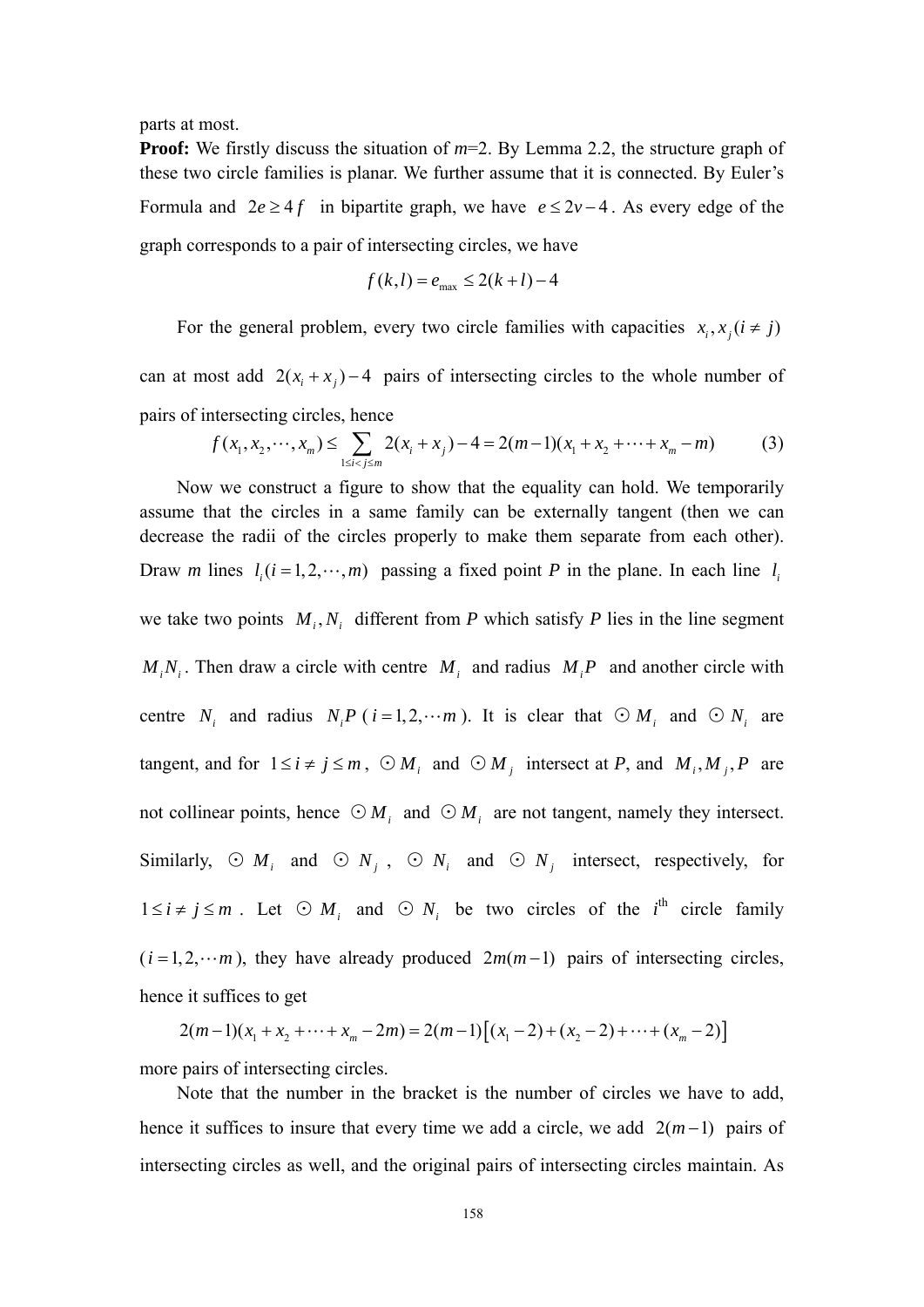$\odot$  *N*<sub>1</sub> intersects with every circle except  $\odot$  *M*<sub>1</sub>, we can decrease the radius of  $\odot$  *N*<sub>1</sub> by a sufficiently small positive real number  $\varepsilon_1$  such that  $\odot N_1$  still intersects with every circle except  $\odot M_1$ . Assume that the decreased circle  $\odot N_1$  intersects with line  $l_1$  at Q, draw  $\bigcirc N_{13}$  with diameter *PQ*, and add it to the first circle family (it is clear that  $\odot N_{13}$  is externally tangent to  $\odot N_1$  and  $\odot M_1$ ). As *P* is on the circumference of  $\bigcirc N_{13}$ , and all the centers of the circles are not in *l*<sub>1</sub> except *M*<sub>1</sub>,  $N_1$ , hence  $\bigcirc N_{13}$  intersects with all the circles that are not in the same family, and we get  $2(m-1)$  pairs of intersecting circles while the original pairs of intersecting circles maintain. Similarly, decrease the radius of  $\bigcirc N_{13}$  by a sufficiently small positive real number  $\varepsilon_2$  such that all the circles intersecting with  $\bigcirc N_{13}$  still intersect with it. Assume that the decreased circle  $\bigcirc N_{13}$  intersects with  $l_1$  at *R*. Draw a circle  $N_{14}$  with diameter *PR* and add it to the first circle family, then  $\bigcirc N_{14}$ intersects with  $2(m-1)$  circles which pass the point *P* in other circle families. Repeat such operations, every time we add a new circle to the figure, we maintain the pairs of intersecting circles, and insure that there are always 2*m* circles passing the point *P*, one of which is a newly added one. Continuing in this way we can add all the circles which satisfy the conditions. Hence we have

$$
2m(m-1)+2(m-1)\big[(x_1-2)+(x_2-2)+\cdots+(x_m-2)\big]=2(m-1)(x_1+x_2+\cdots+x_m-m)
$$

pairs of intersecting circles and the equality in (3) can hold. Thus by Proposition 2.1, the *m* circle families can divide the plane into

$$
2+2f(x_1, x_2, \cdots, x_m)=2+4(m-1)(x_1+x_2+\cdots+x_m-m)
$$

parts at most.

As for the second kind of circle family, circles in a same family can be tangent, thus the parts of division will increase.

**Proposition 2.4** A circle family of the second kind with capacity *v* can at most

get  $3(v-2)$  points of tangency.

**Proof:** Every point of tangency corresponds to an edge of the structure graph of the circle family. Since the structure graph is planar, by Euler's Formula and  $2e \geq 3f$ 

we have  $e \leq 3(v-2)$ , hence the number of points of tangency is no more than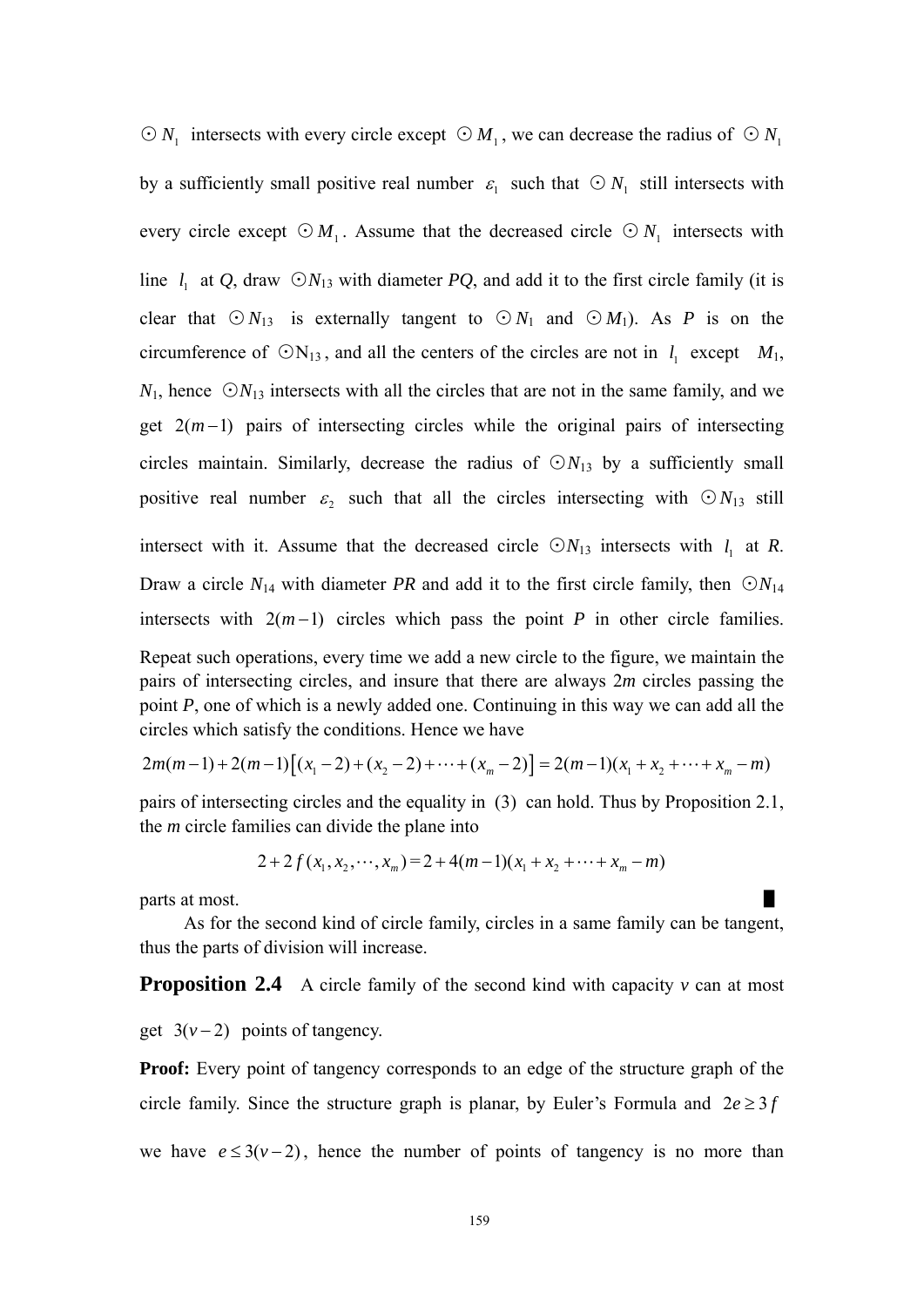$3(v-2)$ .

**Theorem 2.5** *m* circle families of the second kind in the plane with capacities  $x_1, x_2, \dots, x_m$   $(x_i \in N, x_i \geq 2, 1 \leq i \leq m)$  can divide the plane into at most

$$
(4m-1)(x_1 + x_2 + \dots + x_m - m) - 3m + 2 \tag{4}
$$

<span id="page-7-0"></span>parts. When the upper bound is attained, the number of points of tangency and the number of pairs of intersecting circles attain the maximum simultaneously.

**Proof:** To begin with, by Propositions 2.1, 2.4 and the expression of  $f(x_1, x_2, \dots, x_m)$ ,

it is not difficult to verify that [\(4\)](#page-7-0) is the upper bound of the number of parts that *m* circle families of the second kind divide the plane into. Moreover, the upper bound is attained if and only if the number of points of tangency produced by each circle family and the number of pairs of intersecting circles between different circle families attain the maximum simultaneously. Now we give such a graph as follows.

The inversion is needed to consider the case of *m*=2.

Without loss of generality, suppose the capacities of two circle families are *k*≥*m*  $\geq$ 2. Draw two parallel lines  $l_1$ ,  $l_2$  (they will form circles after the inversion). Between these two parallel lines, draw  $k-2$  circles  $S_1, S_2, \dots, S_{k-2}$  with equal size (from left to right) such that they are both tangent to  $l_1$ ,  $l_2$ , and  $S_i$  and  $S_{i-1}$  are tangent (2≤*i*≤*k*−2). It can be seen that  $S_1, S_2, \dots, S_{k-2}$  and  $l_1, l_2$  form a circle family. Suppose the point of tangency between  $S_1$  and  $l_1$  is  $A$ , and the point of tangency between  $S_{k-2}$  and  $l_2$  is  $B$ . Rotate  $l_1$  and  $l_2$  by a small angle  $\theta$  around the point A and B clockwise, then we get two parallel lines  $l_1, l_2$  which intersect with  $S_1, S_2, \dots, S_{k-2}$ . Draw a circle which is tangent to  $l_1$  at A and  $l_2$ , and then we can draw circles  $T_2, T_3, \dots, T_{m-2}$  $l_1, l_2$  which intersect with  $S_1, S_2, \dots, S_{k-2}$ . Draw a circle  $T_1$ such that  $T_i$  is tangent to  $l_1, l_2$  and  $T_{i-1}$  (  $l_1, l_2$  and  $T_{i-1}$  (2 ≤ *i* ≤ *m* − 2). These *m*−2 circles and form another circle family. (See the following graph, one circle family is colored green, while the other is painted red.)  $l_1^{\dagger}, l$ 



It is easy to see that there are  $3(k-2)$  points of tangency (including the one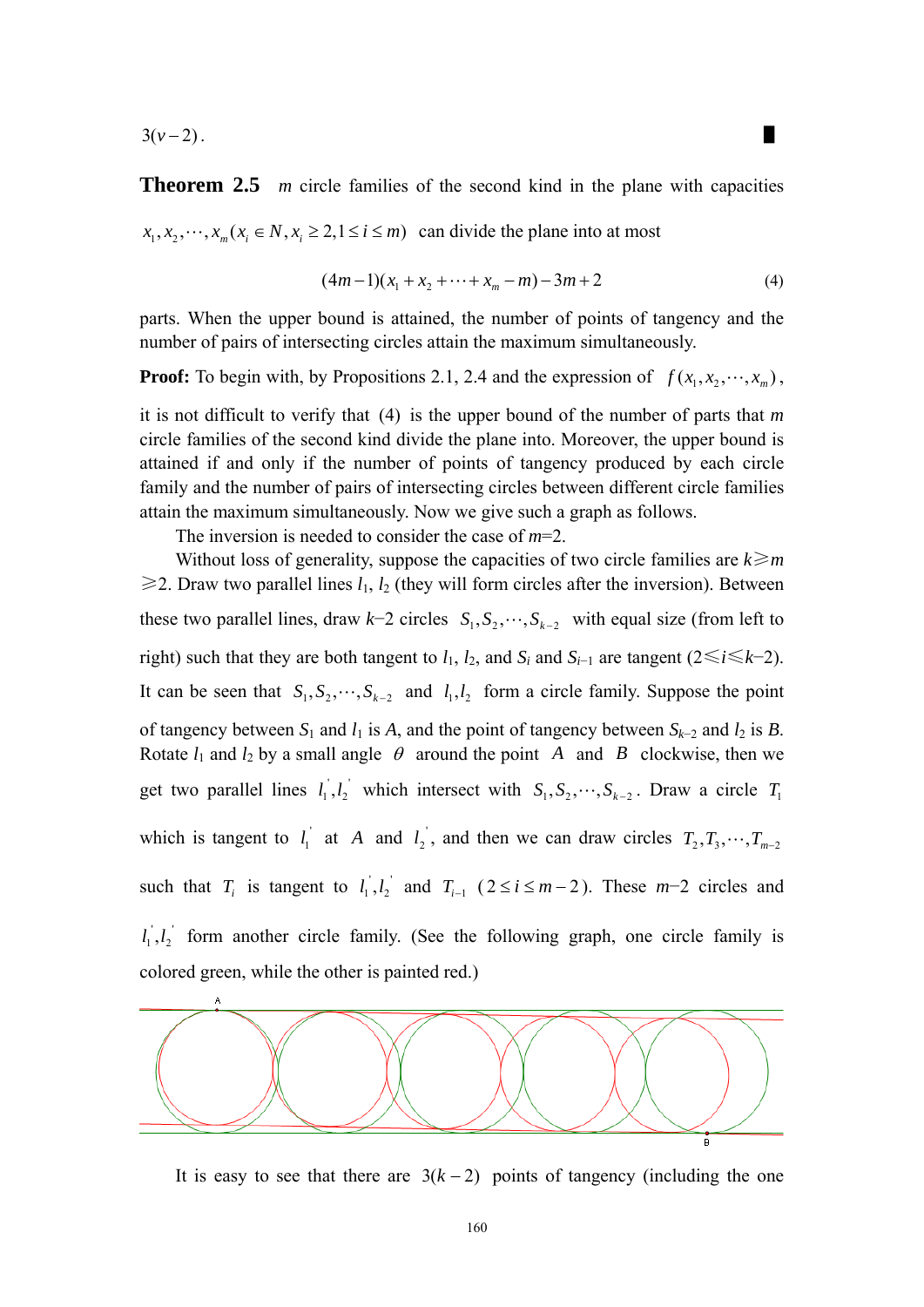obtained from  $l_1, l_2$  at infinity. It will be the inversion center after the inversion.) produced by the first circle family, and there are  $3(m-2)$  points of tangency produced by the second circle family. When  $\theta \rightarrow 0$ ,  $T_i \rightarrow S_i$ . For sufficiently small  $\theta$ ,  $T_i$  intersects with  $S_i$  and a circle which is tangent to  $S_i$  in the first circle family. (Especially, by the fact that  $l_1$  passes through the point A on  $T_1$  but is not tangent to  $T_1$ , we have  $T_1$  intersects with  $l_1$ .) In addition,  $l_1, l_2$  intersect with all circles in the first circle family. Then there are  $2(k + m - 2)$  pairs of intersecting  $l_1, l_2$ circles. Hence two circle families constructed above satisfy that the number of points of tangency and the number of pairs of intersecting circles attain the maximum simultaneously. Note that there exist four lines. Choose a interior point *P* from the intersection of the unbound region formed by  $l_1, l_2, S_1$  and the unbound region

formed by  $l_1, l_2, T_1$ . Now let *P* be the center and any positive real number be radius, ' 2  $l_1^{\prime}, l_2^{\prime}, T$ 

then the inversion of the two circle families constructed above is what we need (Because the center lies outside all circles, the tangent (resp. intersecting) circles are still tangent (resp. intersecting) after the inversion). Finally, note that the number of circles pass through the inversion of A (resp. the center) are greater than two. In order to insure any three circles share no common vertices, we can shift these two circle families along sufficiently small vectors with different directions and maintain the number of pairs of intersecting circles. After these operations, we obtain the desired result.

Obviously, rearrange the circle families according to the number of circles from largest to smallest, and do the construction before the inversion as above (namely, rotate  $l_1$  and  $l_2$  by different angles around the point A and B clockwise, and for each pair of parallel lines we obtain, draw some circles which are tangent to them, where one of these circles passes through point A). Then after the inversion we can shift each of these circle families along sufficiently small vectors with different directions and maintain the number of pairs of intersecting circles to insure any three circles share no common vertices. Therefore, we get some circle families such that the

maximum simultaneously. This completes our construction. Notice that if the radius of each circle in the construction of Theorem 2.5 decreases by a sufficiently small positive real number, we will get another maximal division scheme for the circle families of the first kind.

number of points of tangency and the number of pairs of intersecting circles attain the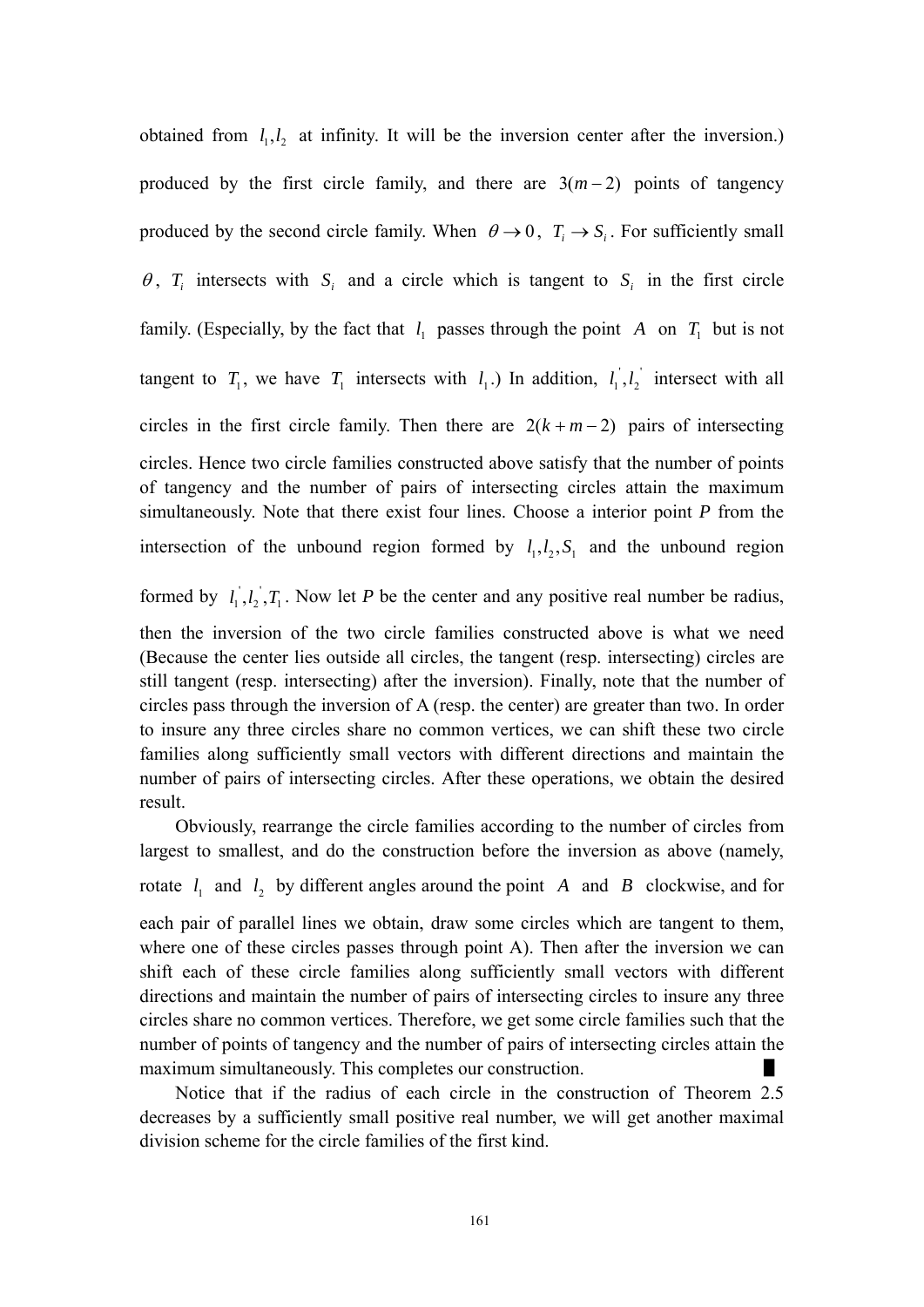#### **3 Intersecting Circle Families**

 If there exist two intersecting circle families with capacities *k*, *l*, respectively, then  $kl = f(k, l) = 2(k + l) - 4$ . Thus either  $k=2$  or  $l=2$ . In fact this is also the sufficient condition (see Corollary 3.2). Furthermore, the following two theorems discuss the geometric properties that two intersecting circle families should satisfy.

**Theorem 3.1** A circle family is compact if and only if there exists a line which

intersects with every circle in the family.

**Proof :** Suppose that two separate circles  $\odot O_1$ ,  $\odot O_2$  intersect with the given circle family, then there exists a line *l* that separates  $\odot O_1$  and  $\odot O_2$ . Because all circles in the given circle family intersect with both  $\odot O_1$  and  $\odot O_2$ , they have common points with the two half planes excluding line *l* to both sides of it. Hence all these circles intersect with *l*. That's the proof of necessity.

distance from  $l_1$  to  $l_2$ . For  $i = 1, 2, \dots, n$  where *n* is the capacity of the circle family, Now assume that there exists a line  $l_1$  which intersects with all the circles in the given family, then there exists another line  $l_2$  parallel to and sufficiently close to  $l_1$  which also intersects with all the circles in the given family. Let  $2h(h>0)$  be the

let  $A_i$ ,  $B_i$  be the feet of perpendiculars from the centers of the circles in the family

to  $l_1$  and  $l_2$ , respectively. We further assume that  $A_1$ ,  $B_1$ ,  $B_n$ ,  $A_n$  are the vertices of the convex hull of these feet of perpendiculars. Because  $l_1$ ,  $l_2$  intersect with all the circles,  $A_i$  and  $B_i$  are located inside the  $i^{\text{th}}$  circle (denoted as  $\omega_i$ ) for

 $i = 1, 2, \cdots, n$ .



Assume that  $|A_1 A_n| = |B_1 B_n| = 2d(d>0)$  and the perpendicular bisector intersect with  $A_1A_n$ ,  $B_1B_n$  at point *M*, *N*, respectively. Let *P*, *Q* be two points on the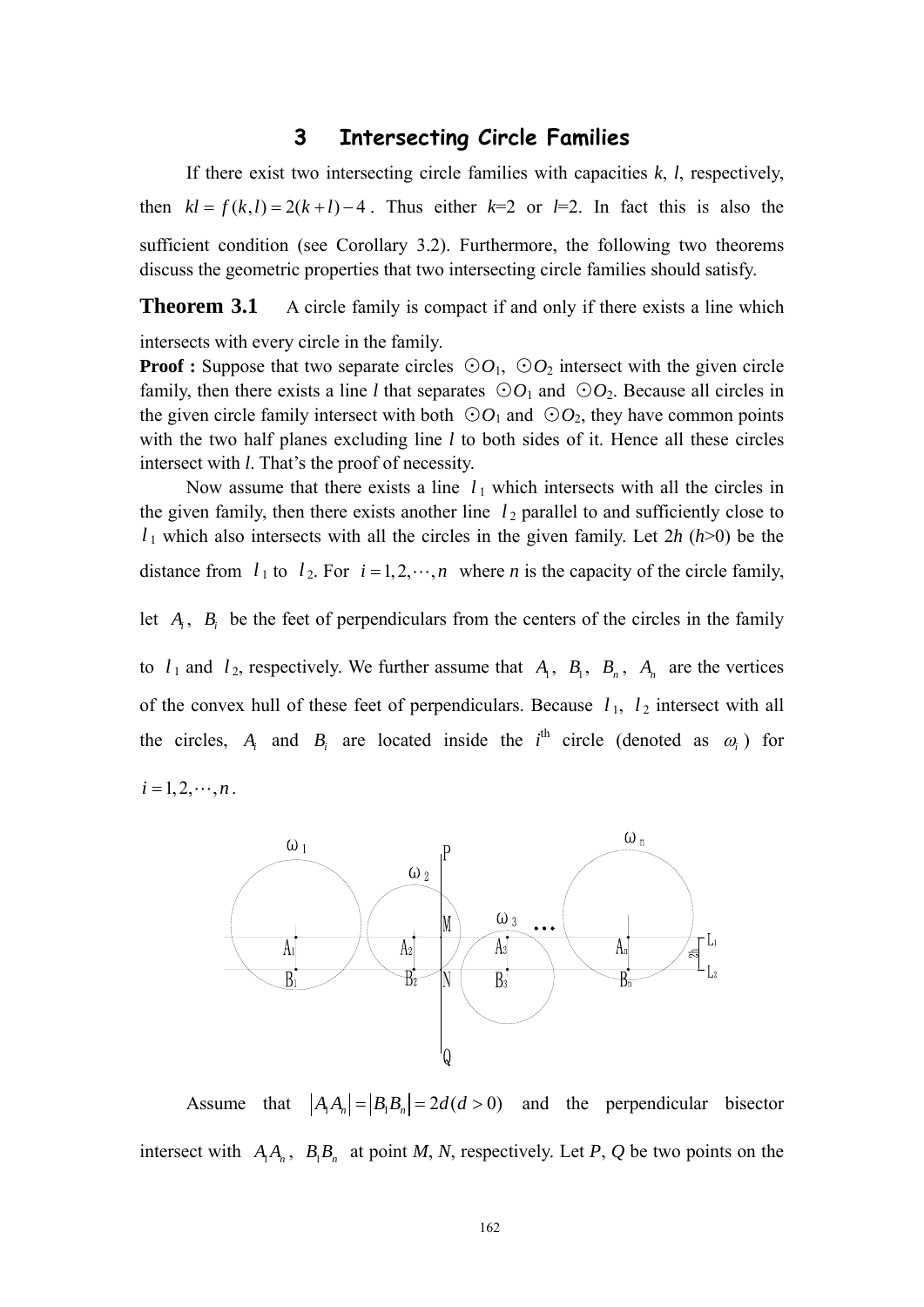prolongation of *NM* and *MN*, respectively, such that  $|PM| = |NQ| = l$  where *l* is a undetermined parameter. Draw a circle at center *P* with radius  $|PA_1| = |PA_n|$ . Draw another circle at center *Q* with radius  $|QB_1| = |QB_n|$ . Since ⊙*P* contains *A*<sub>1</sub> and *A<sub>n</sub>*, it also contains points  $A_i$  ( $i = 1, 2, \dots, n$ ) on line segment  $A_i A_n$  by its convexity. Similarly,  $\odot Q$  contains  $B_1, \dots, B_n$ . Since

$$
|PQ| - |PA_1| - |QB_1| = (2l + 2h) - 2\sqrt{d^2 + l^2} = 2(h - \frac{d^2}{\sqrt{d^2 + l^2} + l}) > 2(h - \frac{d^2}{2l})
$$

and  $h > 0$ ,  $d > 0$ , substitute with  $l = \frac{d^2}{dt^2}$  $=\frac{a}{h}$  it follows that  $|PQ| - |PA_1| - |QB_1| > 2 \cdot \frac{h}{2} > 0$  $|PQ| - |PA_1| - |QB_1| > 2 \cdot \frac{h}{2} > 0$ . Hence  $|PQ| > |PA_1| + |QB_1|$  and  $\bigcirc P$  is separate from  $\bigcirc Q$ . Combining this with  $A_i \in \omega_i, B_i \in \omega_i$  (*i* = 1, 2,  $\cdots n$ ) and  $A_i \in \mathcal{O}$  *P*,  $B_i \in \mathcal{O}Q$ , it shows that there exists a circle family, namely  $\odot P$  and  $\odot Q$ , which intersects with  $\omega_1, \dots, \omega_n$ . That's the proof of sufficiency.

**Corollary 3.2** For any positive integer  $k \ge 2$ , there exist two intersecting circle families with capacities 2, *k*, respectively.

**Proof:** It suffices to draw *k* separate circles that intersect with a fixed line, since by Theorem 3.1, there exists a circle family with capacity 2 that intersects with them. ■

**Theorem 3.3** Suppose that two separate circles ⊙*A* and ⊙*B* in the plane are

k-connected(k>3), then 
$$
|AB| < m+n+2\sqrt{mn} \tan \theta
$$
, where  $\theta = \frac{\pi}{4\left[\frac{k-1}{2}\right]}$  and  $m, n$ 

are the radii of ⊙*A* and ⊙*B*, respectively. As *k* tends to infinity, these two circles tend to contact.

**Proof:** Assume that  $\odot O_1$ ,  $\odot O_2$ ,  $\dots$ ,  $\odot O_k$  are *k* separate circles, which intersect with ⊙*A* and ⊙*B*. Apply homothetic transformation to ⊙ $O_1$  at center  $O_1$  such that ⊙ $O_1$ becomes tangent to one of ⊙*A* and ⊙*B* while it intersects the other. Then with this point of tangency as the center, apply homothetic transformation again to  $\odot O_1$  such that  $\odot O_1$  is tangent to both  $\odot A$  and  $\odot B$ . Note that the area  $\odot O_1$  covers doesn't expand, we therefore assume that  $\odot O_1$ ,  $\odot O_2$ , …,  $\odot O_k$  are all tangent to both  $\odot A$ and ⊙*B*.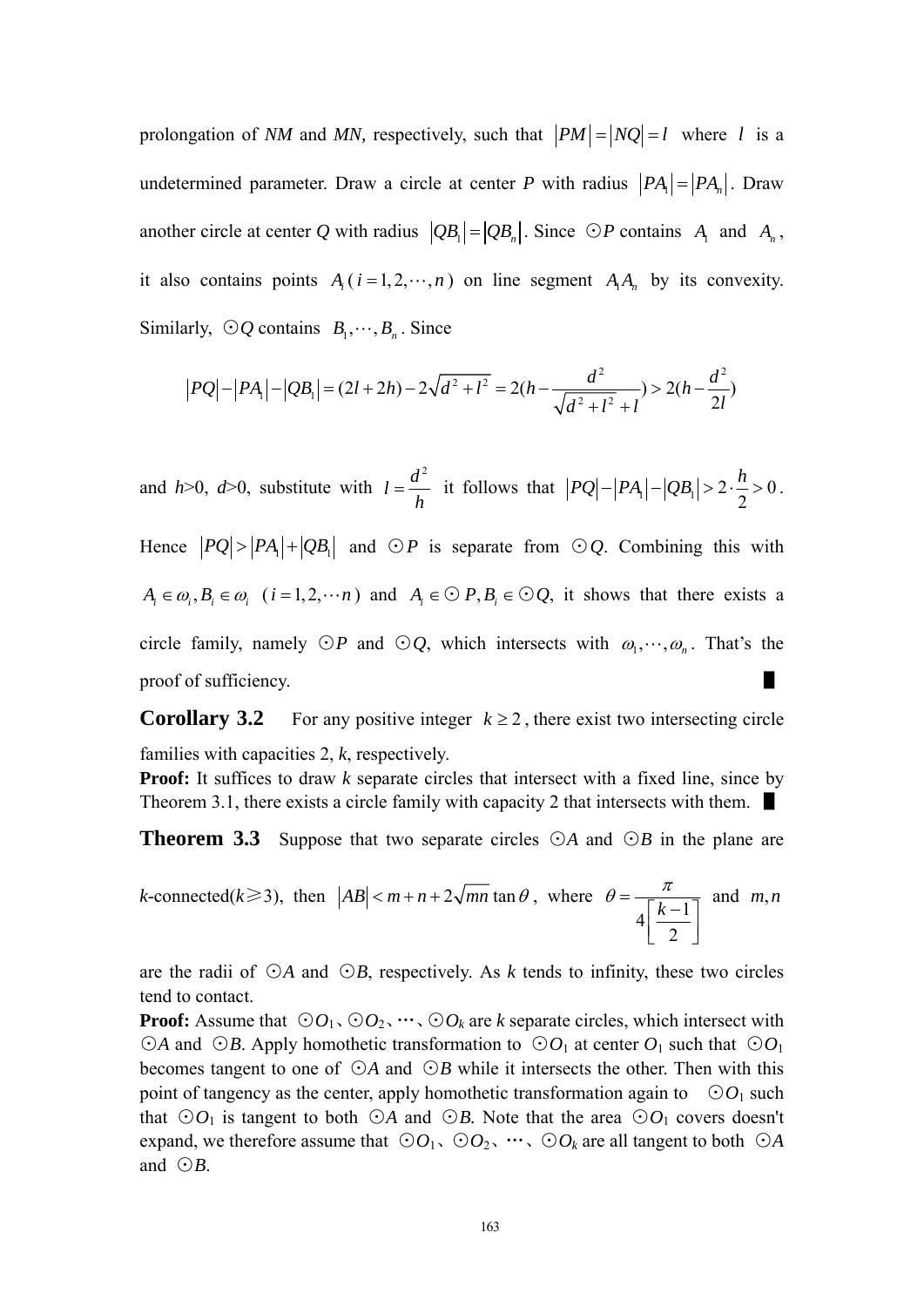Let  $r_i$  be the radius of  $\odot O_i$  (*i*=1, 2, …, *k*). Let the midpoint of *AB* be the origin and line *AB* be the *X*-axis, build up the *XY*-coordinate system. Assume that  $AB = 2c, c > 0, A(-c, 0), B(c, 0), m \ge n$  and 2  $a = \frac{m-n}{2}$ .

If  $a > 0$ ,  $O_i$  will lie on the right half of the hyperbola  $rac{x^2}{a^2} - \frac{y^2}{b^2} = 1(x>0)$ , where

 $b^2 = c^2 - a^2$  . So we can write  $O_i(a \sec \theta_i, b \tan \theta_i)$  where  $\theta_i \in \left(-\frac{\pi}{2}, \frac{\pi}{2}\right)$ for  $i = 1, 2, \dots, k$ . If  $a=0$ , then  $a \sec \theta_i = 0 = x_i (x_i)$  is the *X*-coordinate of  $O_i$ , hence the expression above for  $O_i$  still works.

By Pigeonhole Principle, at least  $t = \left[\frac{k+1}{2}\right]$ 2  $t = \left[\frac{k+1}{2}\right]$  terms among  $\theta_1, \theta_2, \dots, \theta_k$  have

the same sign. Assume without loss of generality that  $0 \le \theta_1 < \theta_2 < \cdots < \theta_t < \frac{\pi}{2}$  $\leq \theta_1 < \theta_2 < \cdots < \theta_t < \frac{\pi}{2}$ . Simple calculating shows

$$
r_i = \frac{c}{a}x_i - \frac{m+n}{2} = c \sec \theta_i - \frac{m+n}{2}(1 \le i \le k)
$$

Since  $|O_i O_{i+1}| > r_i + r_{i+1}$ , we have

$$
(a \sec \theta_i - a \sec \theta_{i+1})^2 + (b \tan \theta_i - b \tan \theta_{i+1})^2 > (c \sec \theta_i + c \sec \theta_{i+1} - m - n)^2
$$

It follows that

$$
2(c^2 - a^2)\cos(\theta_{i+1} - \theta_i) + 2(a^2 + c^2) < 2c(m+n)(\cos\theta_i + \cos\theta_{i+1}) - (m+n)^2\cos\theta_i\cos\theta_{i+1} \tag{5}
$$

For 
$$
i = 1, 2, \dots, t - 1
$$
, let  $\varphi_i = \theta_{i+1} - \theta_i \in (0, \frac{\pi}{2})$  and define  
 $f_i(x) = 2c(\cos x + \cos(x + \varphi_i)) - (m + n)\cos x \cos(x + \varphi_i), 0 \le x < \frac{\pi}{2} - \varphi_i$ 

Then  $f'_i(x) = -2c(\sin x + \sin(x + \varphi_i)) + (m+n)\sin(2x + \varphi_i)$ 

$$
=2\sin(x+\frac{\varphi_i}{2})\bigg[(m+n)\cos(x+\frac{\varphi_i}{2})-2c\cos\frac{\varphi_i}{2}\bigg]
$$

Since 0  $2$   $2$   $2$   $2$   $2$  $\frac{i}{i} \leq x + \frac{\varphi_i}{\cdot} < \frac{\kappa}{\cdot} - \frac{\varphi_i}{\cdot}$ 2  $\langle \frac{\varphi_i}{2} \leq x + \frac{\varphi_i}{2} \rangle \leq \frac{\pi}{2} - \frac{\varphi_i}{2} \rangle \leq \frac{\pi}{2}$  when  $0 \leq x \leq \frac{\pi}{2} - \varphi_i$ , we have  $\sin(x + \frac{\varphi_i}{2}) > 0, 0 < \cos(x + \frac{\varphi_i}{2})$ 2  $+\frac{\varphi_i}{2}$  > 0,0 < cos(x +  $\frac{\varphi_i}{2}$ )  $\leq$  cos $\frac{\varphi_i}{2}$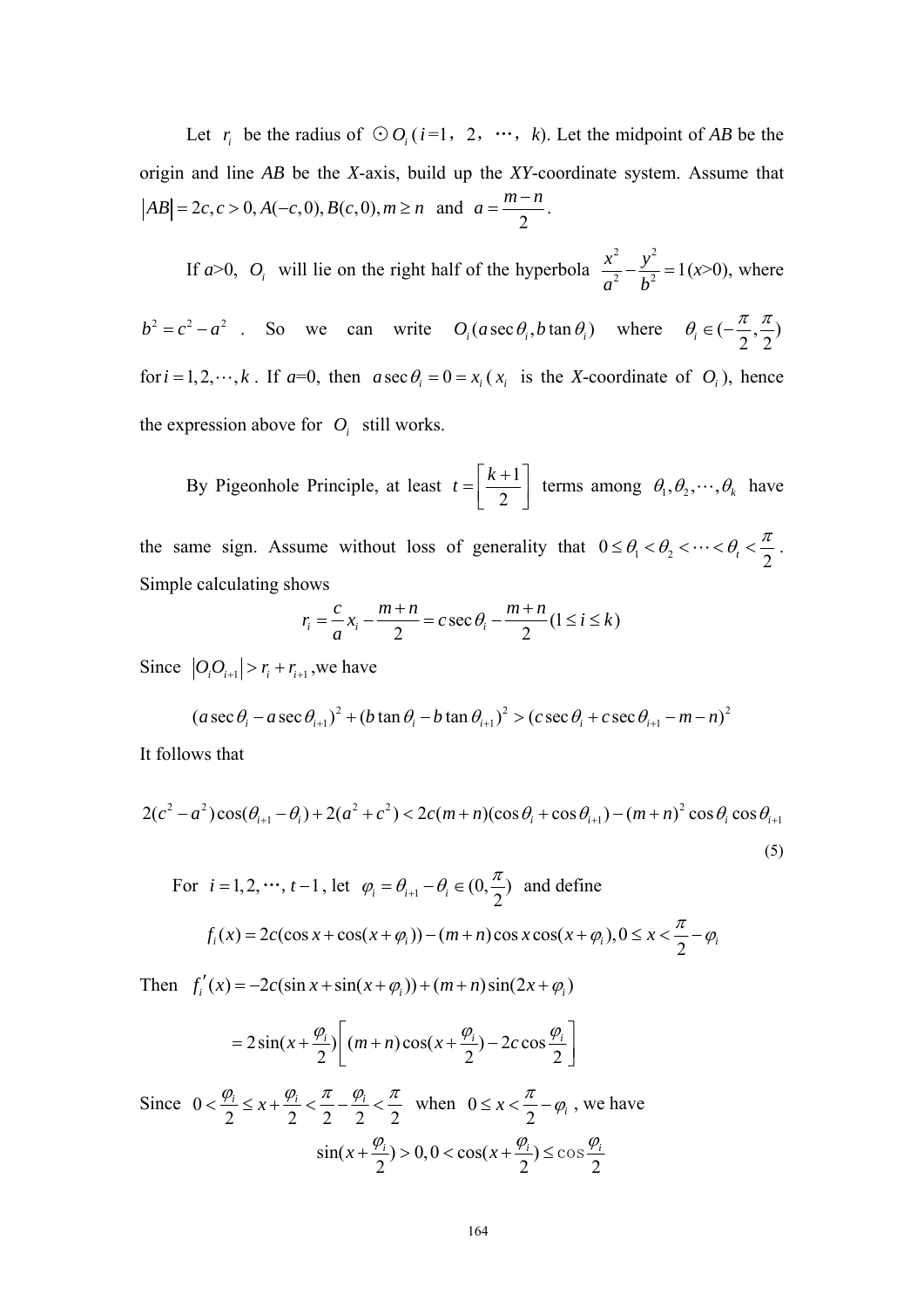Because *⊙A* and *⊙B* are two separate circles, we have  $2c = |AB| > m + n > 0$ , hence  $(m+n)\cos(x+\frac{\varphi_i}{2})-2c\cos\frac{\varphi_i}{2}<0$  and  $f'_i(x)<0$ . So  $f_i(x)$  is monotone decreasing when  $x \in \left[0, \frac{\pi}{2} - \varphi_i\right]$ , implying that  $f_i(x) \le f_i(0)$ . Combining this with (5) it follows

that

$$
2(c^2 - a^2)\cos\varphi_i + 2(a^2 + c^2) < (m+n)f_i(\theta_i) \le (m+n)f_i(0) = 2c(m+n)(1+\cos\varphi_i) - (m+n)^2\cos\varphi_i
$$

which is equivalent to

$$
2(1+\cos\varphi_i)c^2 - 2(m+n)(1+\cos\varphi_i)c + 2a^2(1-\cos\varphi_i) + (m+n)^2\cos\varphi_i < 0
$$

Hence

$$
c < \frac{m+n}{2} + \frac{\sqrt{(m+n)^2 (1+\cos\varphi_i)^2 - 4a^2 (1-\cos\varphi_i)(1+\cos\varphi_i) - 2(m+n)^2 \cos\varphi_i (1+\cos\varphi_i)}}{2(1+\cos\varphi_i)}
$$
  
= 
$$
\frac{m+n}{2} + \frac{1}{2(1+\cos\varphi_i)} \sqrt{\left[(m+n)^2 - 4(\frac{m-n}{2})^2\right] (1+\cos\varphi_i)(1-\cos\varphi_i)}
$$
  
= 
$$
\frac{m+n}{2} + \sqrt{mn} \cdot \frac{\sin\varphi_i}{1+\cos\varphi_i} = \frac{m+n}{2} + \sqrt{mn} \cdot \tan\frac{\varphi_i}{2}, i = 1, 2, \dots, t-1
$$

Because  $\varphi_1 + \varphi_2 + \cdots + \varphi_{t-1} = \theta_t - \theta_1 < \frac{\pi}{2}$ , there exists  $\varphi_i$  that is less than

$$
\frac{\pi}{2(t-1)} = \frac{\pi}{2\left[\frac{k-1}{2}\right]} = 2\theta
$$

For this  $\varphi_i$ ,  $2c < m+n+2\sqrt{mn} \tan \frac{\varphi_i}{2} < m+n+2$  $c < m+n+2\sqrt{mn} \tan \frac{\varphi_i}{2} < m+n+2\sqrt{mn} \tan \theta$ .

When  $k \to +\infty$ ,  $\theta \to 0$ . Let  $L_k$  be the supremum of  $|AB|$ , by the Squeeze Rule we have  $\lim_{k \to +\infty} L_k = m + n$ . This completes the proof of Theorem 3.3.

#### **4 Primary Research on Sphere Family**

 As we generalize the idea of circle family in the plane to sphere family in higher dimensional space and consider the similar problems, we obtain the following results.

**Lemma 4.1** Suppose *P*, *Q* are two spheres in the *n*-dimensional space that do not intersect, and point  $O$  lies on  $P$ . By the generalized inversion at center  $O$  with any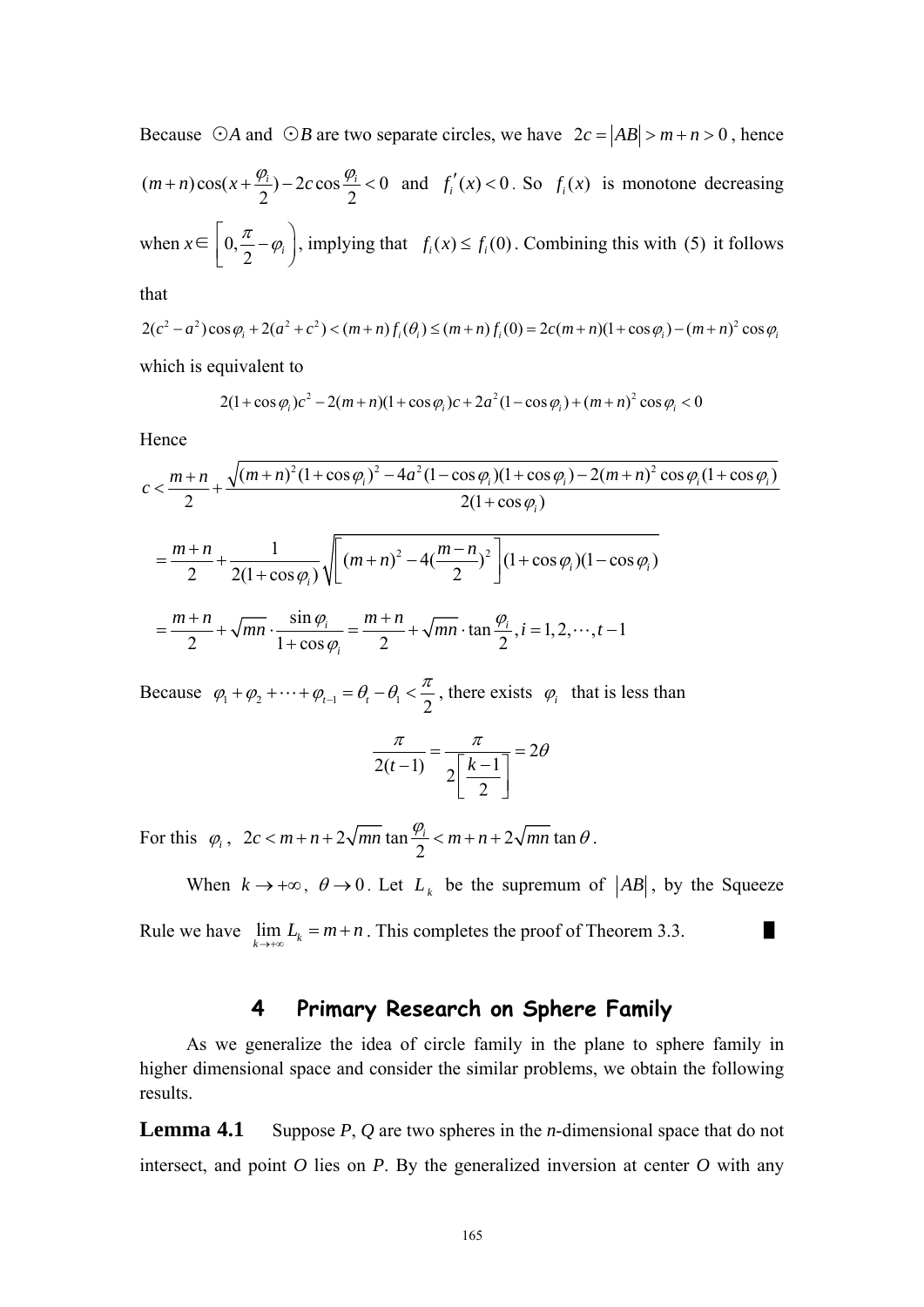positive radius, *P* is transformed into an *n*-dimensional plane *p* while *Q* becomes an *n*-dimensional sphere *q* that doesn't meet *O*. Besides, sphere *q* and point *O* are located to the same side of plane *p*.

**Proof:** Let *M* be the center of *Q*. Assume that line *OM* intersects sphere *Q* at *A* and *B*, which are antipodal points to each other. Let *A*′, *B*′ be the inverse points of *A*, *B*, respectively. For any point *R* different from *O* on sphere *Q*, we have  $|MA| = |MB| = |MR|$ , hence ∠*ARB* = 90°. Let *R'* be the inverse point of *R*. By

definition  $\overrightarrow{OR} \cdot \overrightarrow{OR'} = \overrightarrow{OA} \cdot \overrightarrow{OA'} = \overrightarrow{OB} \cdot \overrightarrow{OB'}$ , so  $\triangle ORA \sim \triangle OA'R'$ ,  $\triangle ORB \sim \triangle OB'R'$ . Hence  $\angle A'R'B' = \angle OR'A' - \angle OR'B' = \angle OAR - \angle OBR = \angle ARB = 90^{\circ}$ , which means *R'* lies on the sphere with diameter  $A'B'$ . Therefore the image of  $Q$  by the inversion is an *n*-dimensional sphere. Similarly, we obtain that *P* is transformed into an *n*-dimensional plane.

 Note that the image of spheroid (not sphere this time) *P* by the inversion doesn't contain point *O*, it must be the very side of plane *p* that doesn't contain *O*. Since spheroid *Q* doesn't intersect with *P*, its image by the inversion doesn't intersect with the image of *P* by the inversion, so sphere *q* and point *O* are located to the same side of plane *p*.

**Lemma 4.2** Suppose *P*, *Q* are two intersecting spheroids in the *n*-dimensional

space, and *p*, *q* are two *n*-dimensional planes. Plane *p* is separate from *Q* and intersects with *P* while *q* is separate from *P* and intersects with *Q*. Plane *p* and *q* intersect at intersecting line *k*. Then *p*, *q* divide the space into four parts and exactly one of them contains the intersection of *p* and *q*. Let  $\Omega$  denote this part. Its opposite part is separate from *P*, *Q*. Suppose plane *r* contains intersecting line *k*, passes through region Ω and intersects with both *P* and *Q*, then

$$
P\cap Q\cap r\neq\emptyset.
$$

**Proof:** Build up the rectangular coordinate system in the *n*-dimensional space. Then the equation of an *n*-dimensional plane can be written in terms of

$$
F(x_1, x_2, \cdots, x_n) = a_1x_1 + a_2x_2 + \cdots + a_nx_n + b = 0.
$$

And each side of the plane corresponds *n*-element arrays satisfying *F*>0 and *F*<0, respectively. As for two planes *p*, *q*, each value of their corresponding polynomials *F*, *G* has 2 possible signs on different arrays, resulting 4 different outcomes in total. Hence the space is divided into 4 parts. Since p is separate from *Q* and q is separate from *P*, the signs of *F*, *G* on the region containing the intersection of *P*, *Q* are uniquely determined. Hence there is exactly one such region. And because its opposite region also has opposite signs of *F*, *G* to region Ω , it is separate from both *P* and *Q*. That's the former part of the lemma, now we prove the latter part.

Intersecting line  $k$  divides each of plane  $p$ ,  $q$  into two half planes. For the two half planes that enclose  $\Omega$ , we still call them p, q. Since  $\Omega$ 's opposite region intersects with neither *P* nor *Q*, we only need to consider the half plane of r (we still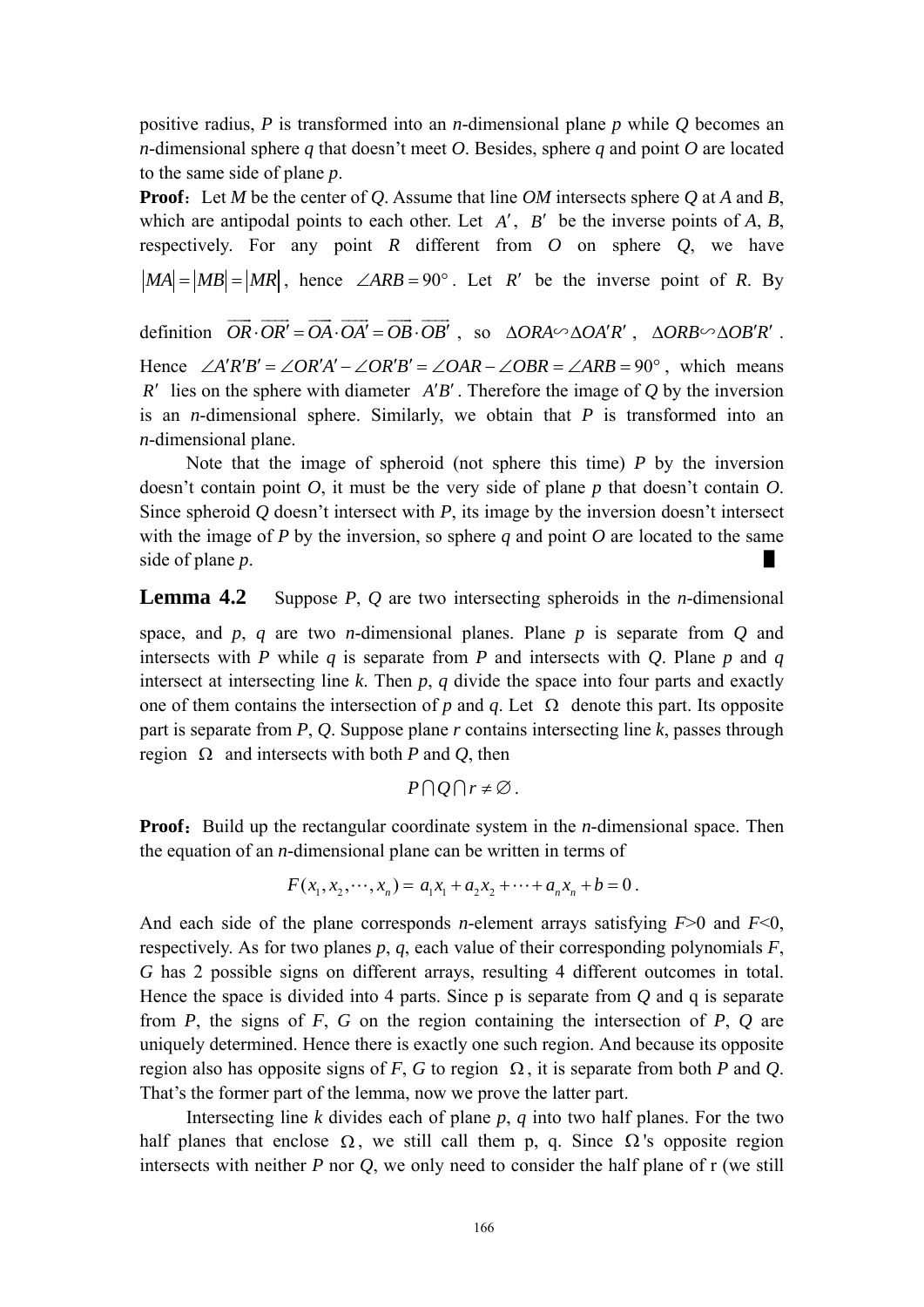call it r) in  $\Omega$ .

 Because *p* intersect with *P* while *q* doesn't, there exists a half plane *m* with boundary *k* which is tangent to spheroid *P* at point *M*. Similarly, there exists another half plane *n* with boundary *k* which is tangent to spheroid *Q* at point *N*. Obviously, the region enclosed by half planes *m*, *n* (denoted as  $\Sigma$ ) contains the intersection of *P*, *Q* and *r* is in  $\Sigma$  definitely. As half planes *m*, *n*, *r* have the same boundary *k*, line segment *MN* will intersect with *r*. Let *R* be the point of intersection, then  $R \in r$ . Since

an *n*-dimensional spheroid is convex, we have  $R \in P \cap Q$ , hence

$$
R \in P \cap Q \cap r \Rightarrow P \cap Q \cap r \neq \varnothing
$$

The following picture is an explanation of Lemma 4.2 in the plane.



 According to our analysis in Part 3, there exists one of two intersecting circle families that has the capacity 2. Generalize this conclusion we have

**Theorem 4.3** If two sphere families with capacities *a*, *b*, respectively, intersect in the *n*-dimensional space, then

$$
\min\{a, b\} \le n
$$

**Proof:** We will prove this statement by induction on *n*.

For case  $n=1$ , we need to prove that  $\min\{a,b\} \leq 1$  when there exist two intersecting line segment families with capacities  $a, b$  in the number axis. It is obvious that this argument is true.

 We now assume that we have proven the statement for (*n*−1)-dimensional space and consider the case for *n*-dimensional space.

 If there exists a spheroid *P* which contains another spheroid *Q*, then they are in different families. Since spheroids in the same family as *P* are separate from *P*, they are also separate from *Q*. Hence spheroid *P* itself constitutes a sphere family,  $\min\{a,b\} = 1 \leq n$  as desired. Consequently, we may assume that no spheroid contains any other spheroid and that *a*, *b* are both greater than 1.

 Let *P*, *Q* be two spheroids which belong to different families. By our assumption, their surfaces intersect. Let *O* be a point on their intersection. Exert the generalized inversion at center *O* with any positive radius. By Lemma 4.1, *P*, *Q*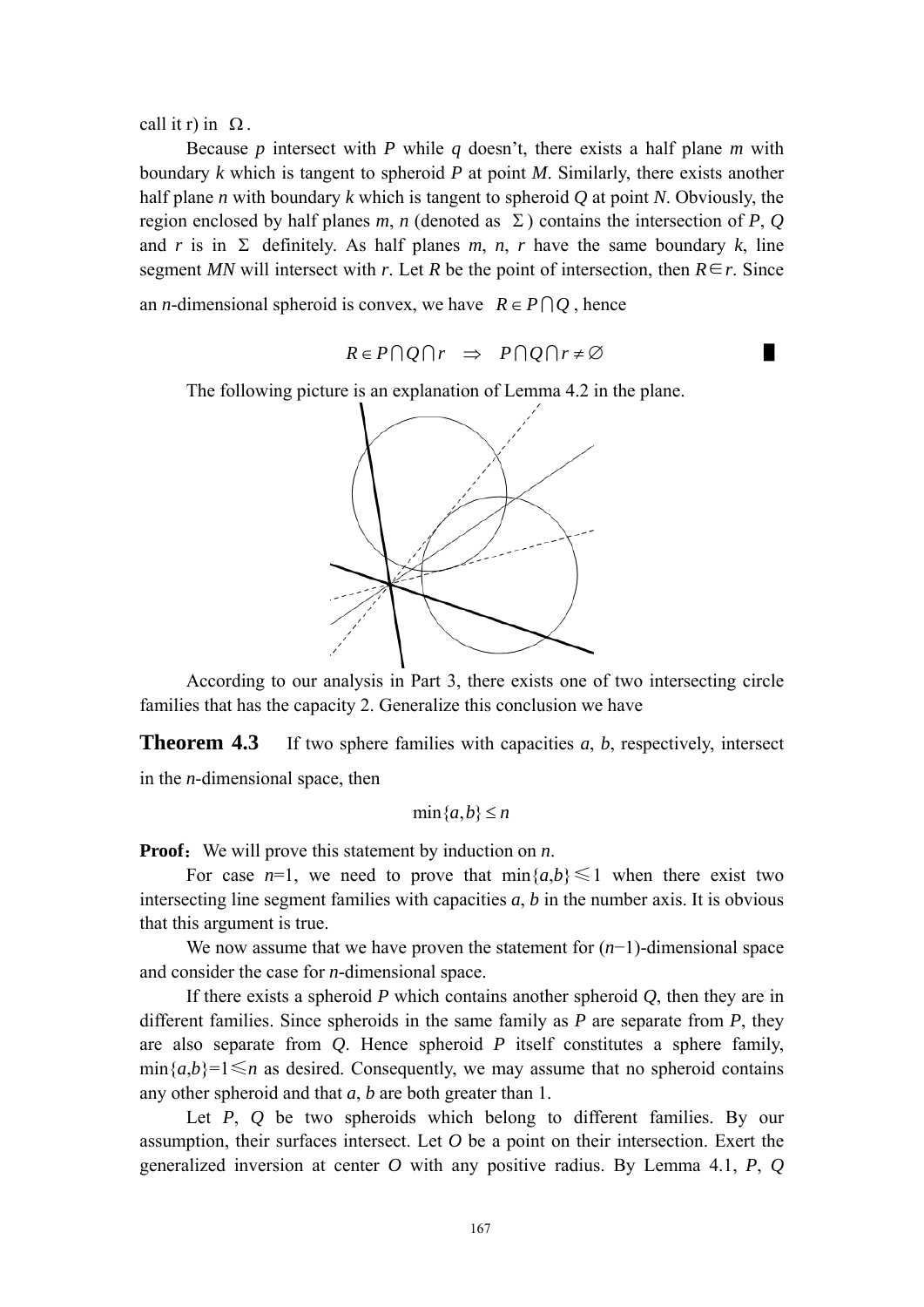becomes two *n*-dimensional planes *p*, *q* while other spheroids become two new sphere families  $P_1$ ,  $P_2$ , …,  $P_{a-1}$  and  $Q_1$ ,  $Q_2$ , …,  $Q_{b-1}$ . Assume that  $p, q$  intersect at intersecting line *r*. By inversive property,  $Q_1$ ,  $Q_2$ , …,  $Q_{b-1}$  intersect with plane *p* and are separate from plane *q*. By Lemma 4.1, they are to the same side of plane *q* as point *O*. Thus their intersection with *p* is located in the same half plane of *p* divided by intersecting line *r*. Let *p* denote the half plane as well. Similarly,  $P_1$ ,  $P_2$ , …,  $P_{a-1}$ intersect with plane  $q$  and are separate from plane  $p$ , and their intersection with  $q$  is located in the same half plane of *q* divided by intersecting line *r*.

Since half plane *p* intersect with  $Q_1, Q_2, ..., Q_{b-1}$  while half plane *q* is separate from them, there exists a half plane *R*' with boundary *r* between *p* and *q* which is tangent to one of  $Q_1, Q_2, \dots, Q_{b-1}$  (assume that it is  $Q_i$ ) and intersects with the other *b*−2 spheres. Assume that there exists a  $P_i$  among  $P_1$ ,  $P_2$ , …,  $P_{a-1}$  that doesn't intersect with *R*'. Since  $P_i$  intersects with *q* and is separate from *p* while  $Q_i$  intersects with *p* and is separate from *q*, these two spheroids (namely  $P_i$  and  $Q_i$ ) is located to different sides of *R*', implying that they will not intersect, a contradiction. Therefore our assumption was wrong and *R*' intersects with  $P_1, P_2, \dots, P_{a-1}$ . Now rotate the half plane *R*' by a sufficiently small angle to obtain a new half plane *R* that intersects with all of  $P_1, P_2, \dots, P_{a-1}$  and  $Q_1, Q_2, \dots, Q_{b-1}$ .

Consider the intersections of *R* and each of  $P_1$ ,  $P_2$ , …,  $P_{a-1}$  and  $Q_1$ ,  $Q_2$ , …, *Qb*−1, which constitute two (*n*−1)-dimensional sphere families with capacities *a*−1, *b*−1, respectively. By Lemma 4.2,

$$
P_i \cap Q_j \cap R \neq \emptyset \Leftrightarrow (P_i \cap R) \cap (Q_j \cap R) \neq \emptyset \qquad \forall 1 \le i \le a-1, 1 \le j \le b-1
$$

So these two sphere families intersect. Using the induction hypothesis we have  $\min\{a-1, b-1\} \leq n-1$ . Hence  $\min\{a,b\} \leq n$ . Therefore we finish our inductive step and our proof is completed.

**Theorem 4.4** Define  $a(n, \theta)$  as the maximum number of points on the surface of an *n*-dimensional unit ball such that the spherical distance between any pair of them is greater than or equal to  $\theta$ . Suppose a sphere family with capacity 3 intersects with another sphere family in the *n*-dimensional space. Let  $M<sub>n</sub>$  denote the maximum

capacity of the latter sphere family. Then 
$$
M_n = a(n-1, \frac{\pi}{3})
$$
 or  $M_n = a(n-1, \frac{\pi}{3})-1$ .

Which value  $M_n$  equals to depends on whether the points are arranged compactly.

**Proof:** For a group of separate spheres, choose one of them, increase its radius such that it is tangent to exactly one of the other spheres and is separate from the left ones, and then exert generalized inversion with the point of tangency as center and with any positive radius. Such operation is called *tangent expansion*. Thus, if two *n*-dimensional sphere families intersect and the capacity of one of them is 3, then by the tangent expansion these three spheres become two parallel *n*-dimensional plane *A*, *B* and an *n*-dimensional sphere *O* in between, while the other sphere family becomes a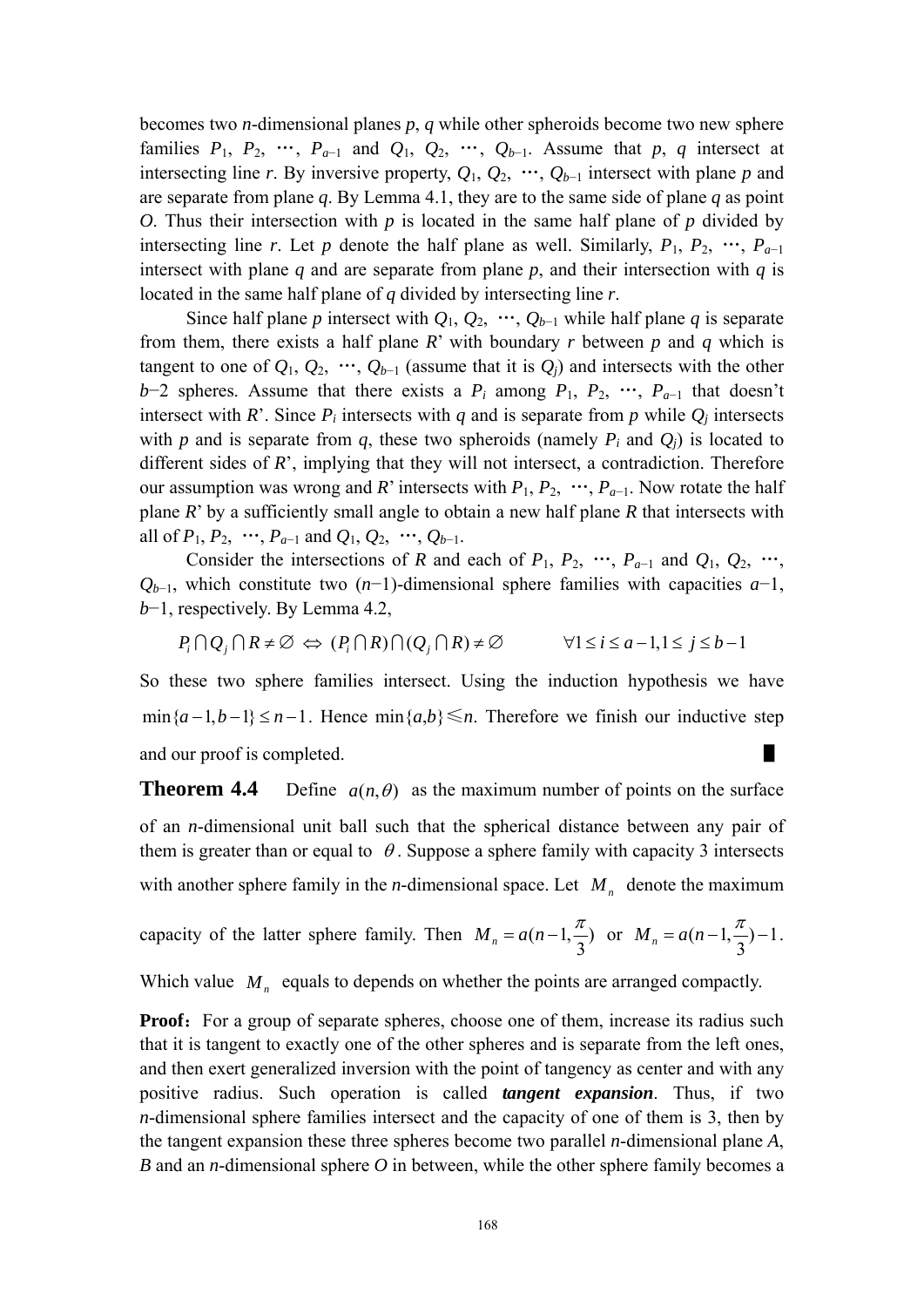sphere family which intersect with *A*, *B* and *O*. Obviously their radii are all greater than that of sphere *O*.

 For convenience we assume that the two parallel planes *A* and *B* are both tangent to sphere *O* and that each sphere of the other family is tangent to at least one of *A*, *B* (after applying homothetic transformation to each of them) because such operation doesn't increase  $M_n$ . Let  $\partial$  denote the plane parallel to *A*, *B* which passes the center of sphere  $O$ . Assume that  $O_i$  is the center of sphere in the other family and *P<sub>i</sub>* is its projection on  $\partial$   $(1 \le i \le M_n)$ . We claim that

$$
P_i P_j > \max\left\{OP_i, OP_j\right\} (1 \le i < j \le M_n) \tag{6}
$$

<span id="page-16-0"></span>*n*-dimensional space. Assume that  $O_i(x_1, x_2, \dots, x_n)$ ,  $O_j(y_1, y_2, \dots, y_n)$ , then plane  $\partial$  is Build up the rectangular coordinate system with *O* as the origin in the an  $(n-1)$ -dimensional subspace that passes point *O* and the coordinates of  $P_i, P_j$  in this subspace are  $(x_1, x_2, \dots, x_{n-1})$  and  $(y_1, y_2, \dots, y_{n-1})$ , respectively. In addition,  $O_i P_i = |x_n|, O_j P_j = |y_n|$ . Assume that 1,  $R_i$ ,  $R_j$  are the radii of sphere  $O_i$ ,  $O_j$ ,  $O_j$ , respectively. Since sphere  $O_i$  is tangent to at least one of *A* and *B*, it follows that

$$
R_i = |x_n| + 1, O O_i = \sqrt{x_n^2 + O P_i^2} \le 1 + R_i = |x_n| + 2
$$

Hence  $4 + 4|x_n| \ge OP_i^2$ . Similar reasoning shows  $4 + 4|y_n| \ge OP_i^2$ . Besides, we have

$$
O_i O_j^2 \le P_i P_j^2 + (|x_n| + |y_n|)^2
$$

And  $Q_1Q_1^2 > (R_1 + R_1)^2 = (|x_n| + |y_n| + 2)^2 = (|x_n| + |y_n|)^2 + 4(|x_n| + |y_n|) + 4$ 

Combining these two inequalities to yield

$$
P_i P_j^2 > 4(|x_n| + |y_n|) + 4 \ge \max\left\{4|x_n| + 4, 4|y_n| + 4\right\} \ge \max\left\{OP_i^2, OP_j^2\right\}
$$

Hence the inequality [\(6\)](#page-16-0) holds. Then  $P_i P_j$  is the longest side of  $\Delta OP_i P_j$ , implying that  $\angle P_iOP_j > \frac{\pi}{3}$ , which follows that

$$
M_n \le a(n-1,\frac{\pi}{3})
$$

If the point arrangement corresponding to  $a(n-1, \frac{\pi}{3})$  is compact, the upper bound won't be attained. Hence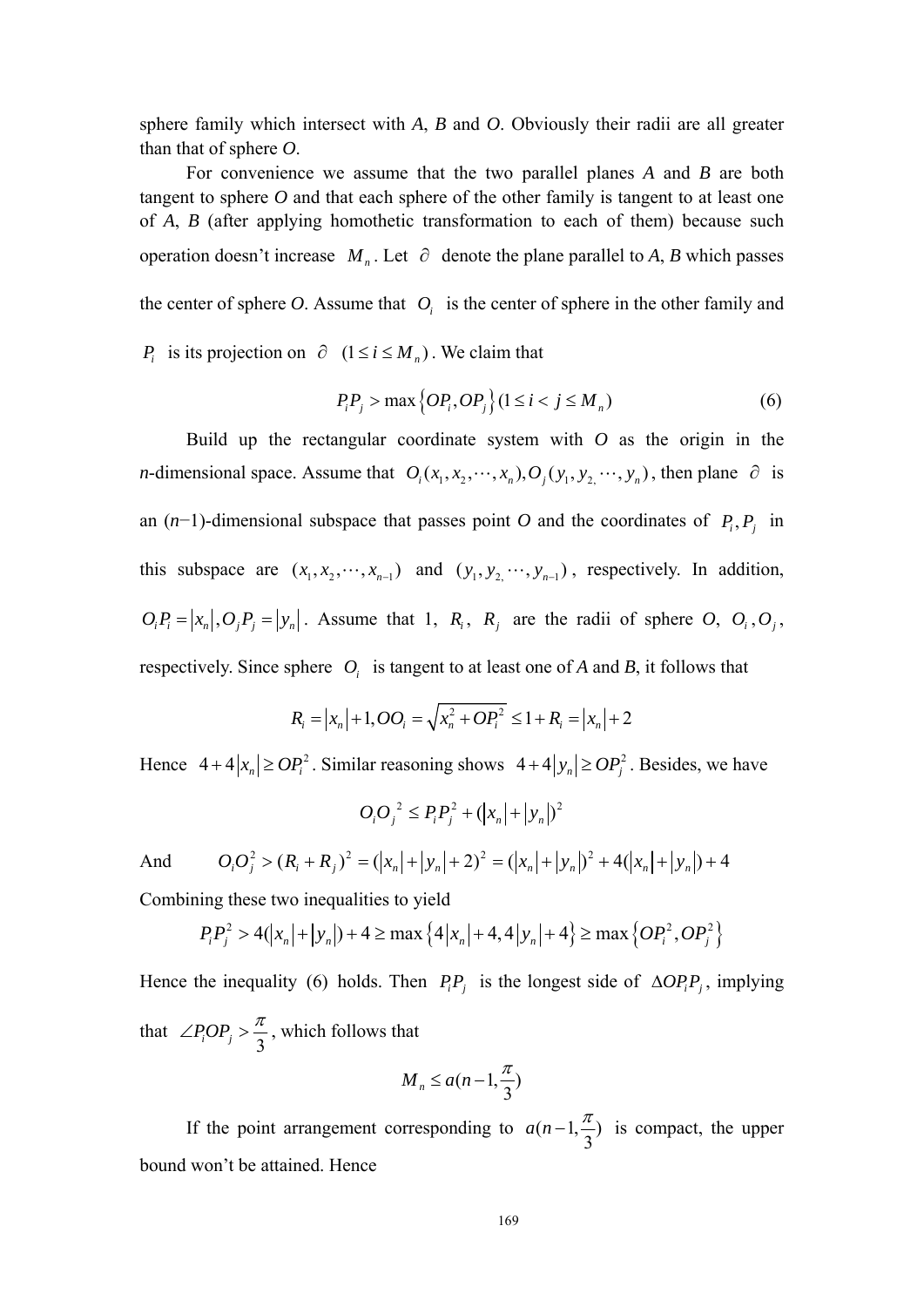$$
M_n = a(n-1,\frac{\pi}{3})-1
$$

Such as in the case *n*=3.

If the point arrangement corresponding to  $a(n-1, \frac{\pi}{3})$  is not compact, the points can be rearranged such that the flare angle of any pair of them to the point *O* is greater than  $\frac{\pi}{3}$ , thus the upper bound is attained, that is,

$$
M_n = a(n-1,\frac{\pi}{3}),
$$

such as the '12 balls problem' in the case  $n=4$ <sup>[5]</sup>

## **5 Some Conjectures and Unsolved Problems**

On one hand, for the division problem of two sphere families in higher dimensional space, we propose some conjectures as follows. Although these conjectures still need to be proved strictly, they point out our research direction.

**Definition 5.1** For integers  $k, m \geq 2$ , define  $F_n(k,m)$  as the maximum number of pairs of intersecting spheres produced by two sphere families with capacities *k*, *m* in *n*-dimensional space and  $P_n(k,m)$  as the maximum number of pairs of intersecting spheres produced by two unit ball families (that is, sphere families which consist of unit balls only) with capacities *k*, *m* in *n*-dimensional space.

**Definition 5.2** For two sphere families in *n*-dimensional space, let the centers of

the spheres be the vertices of a graph, two vertices are connected if and only if their corresponding spheres intersect. Such a graph is called the *structure graph* of two sphere families. A simple graph is called *available* if and only if there exist several separate or tangent spheres corresponding to the vertices of the graph, respectively, and two spheres are tangent if and only if their corresponding vertices are connected in the graph.

**Conjecture 5.3** The structure graph of any two sphere families in *n*-dimensional

space( $n \ge 2$ ) is available.

**Reasons:** We begin with the case  $n=1$ . The structure graph of any two line segment families is available if no line segment contains any other line segment (we don't need such restriction in higher dimensional space, since that if sphere A contains sphere B, we can replace B with a sufficient small sphere which intersects with A). In fact, for any two intersecting line segments, we may choose a common endpoint for them in their intersection and we will be done. So the conjecture is true for some cases for  $n=1$ (We consider them best cases, since we are calculating the maximum number of pairs of intersecting line segments).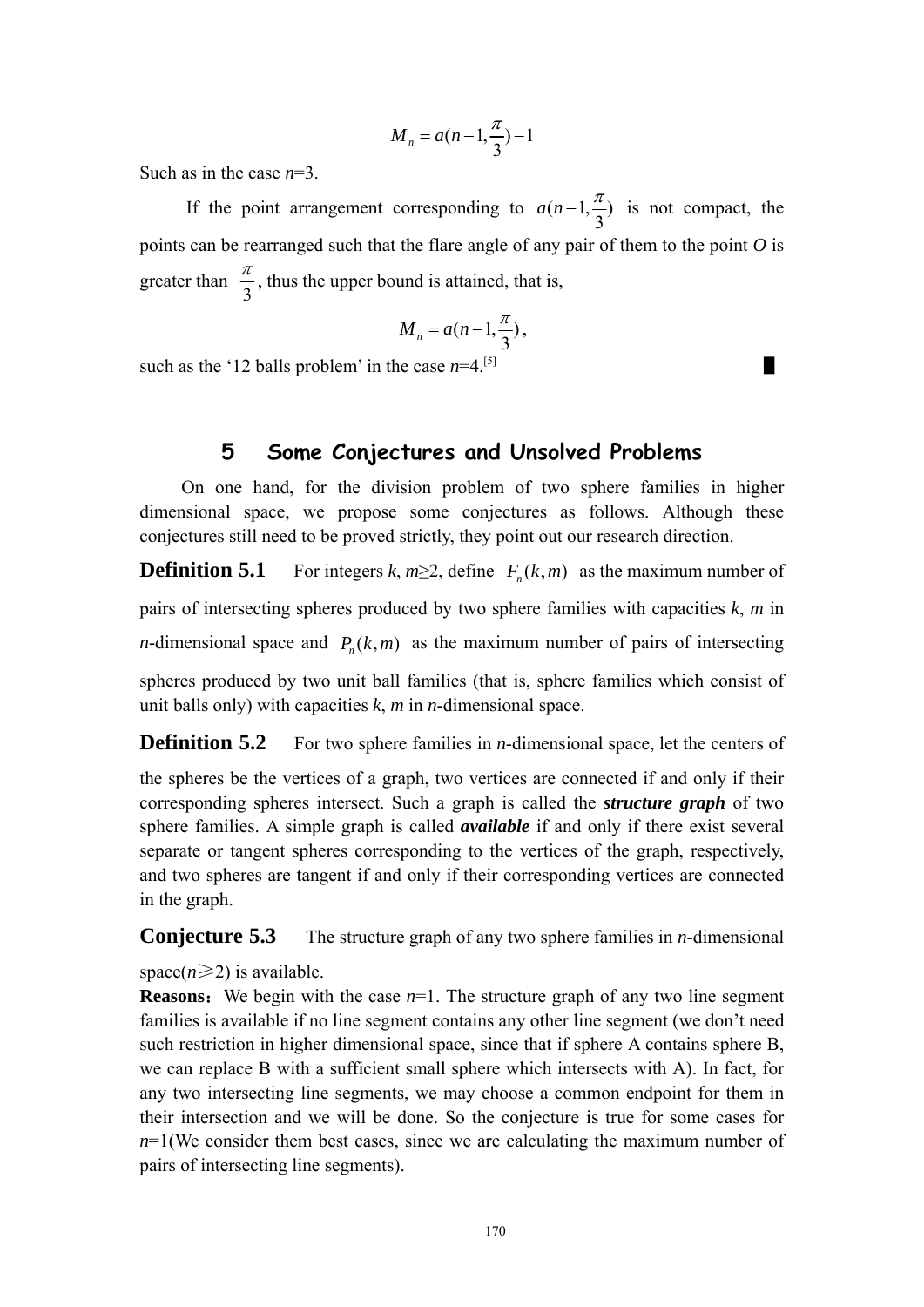As for *n*=2, by Lemma 2.2, the structure graph of two circle families is planar, and by Circle Packing Theorem (also known as the Koebe-Andreev-Thurston Theorem)<sup>[2]</sup>, it is available. Hence the conjecture is also true for  $n=2$ .

Moreover, if we continuously shift the spheres or change their sizes until they all get separate, there should be a situation in between where all pairs of intersecting spheres become pairs of tangent spheres. Consequently we think that the conjecture holds.  $\blacksquare$ 

 This conjecture helps us to simplify the configuration of sphere families (see the following corollary whose proof is based on Conjecture 5.3). It also makes a little step in proving Conjecture 5.5.

**Corollary 5.4**  $K_{4,4} - e$  is not the structure graph of any two sphere families in

3-dimensional space, where  $K_{4,4} - e$  denotes the graph obtained from  $K_{4,4}$  by deleting an edge.

**Proof:** For the sake of contradiction we assume that  $K_{4,4} - e$  is the structure graph of two sphere families. Then by Conjecture 5.3, it is available, that is, there exist two sphere families  $\alpha = \{A, B, C, D\}$  and  $\beta = \{E, F, G, H\}$  such that any two spheres in different families are tangent except for *D* and *H*. By increasing the radii of *A*, *B*, *C*, *D* and decreasing the radii of *E*, *F*, *G*, *H* by an identical positive real number, all the pairs of tangent spheres maintain and we can further assume that there exist two tangent spheres in family  $\alpha$ . Essentially there are two cases.

 Case 1 *A* and *B* are tangent. Exert the generalized inversion with the point of tangency as the center, and *A*, *B* become two parallel planes. Since *E*, *F*, *G*, *H* are all tangent to *A*, *B*, they have a same radius (assume that it is 1) and their centers are in a same plane  $\partial$ . Since *C* is tangent to *E*, *F*, *G*, *H* and *D* is tangent to *E*, *F*, *G*, we have

$$
|CE| = |CF| = |CG| = |CH|, |DE| = |DF| = |DG|,
$$

And *CD*  $\perp$  plane  $\partial$ . Assume that line *CD* intersects with plane  $\partial$  at *P*,  $|CP| = h$ , and *r* is the radius of *C*. We have

$$
|PE| = |PF| = |PG| = |PH| = \sqrt{(1+r)^2 - h^2}
$$

But since  $|EF|, |FG|, |GH|, |HE|, |EG|$  and  $|HF|$  are all greater than 2 while

$$
\min\{ \angle XPY | X, Y \in \beta, X \neq Y \} \le 90^{\circ}
$$

We have  $\sqrt{(1 + r)^2 - h^2} < \sqrt{2}$  or  $(1 + r + h)(1 + r - h) < 2$ . Combining this with

 $r + h < 1$  (since *C* doesn't intersect with plane *A*, *B*) we have  $r > h$ , hence  $P \in C$ . Similarly  $P \in D$ , and therefore  $C \cap D \neq \emptyset$ , which contradicts the definition of sphere family.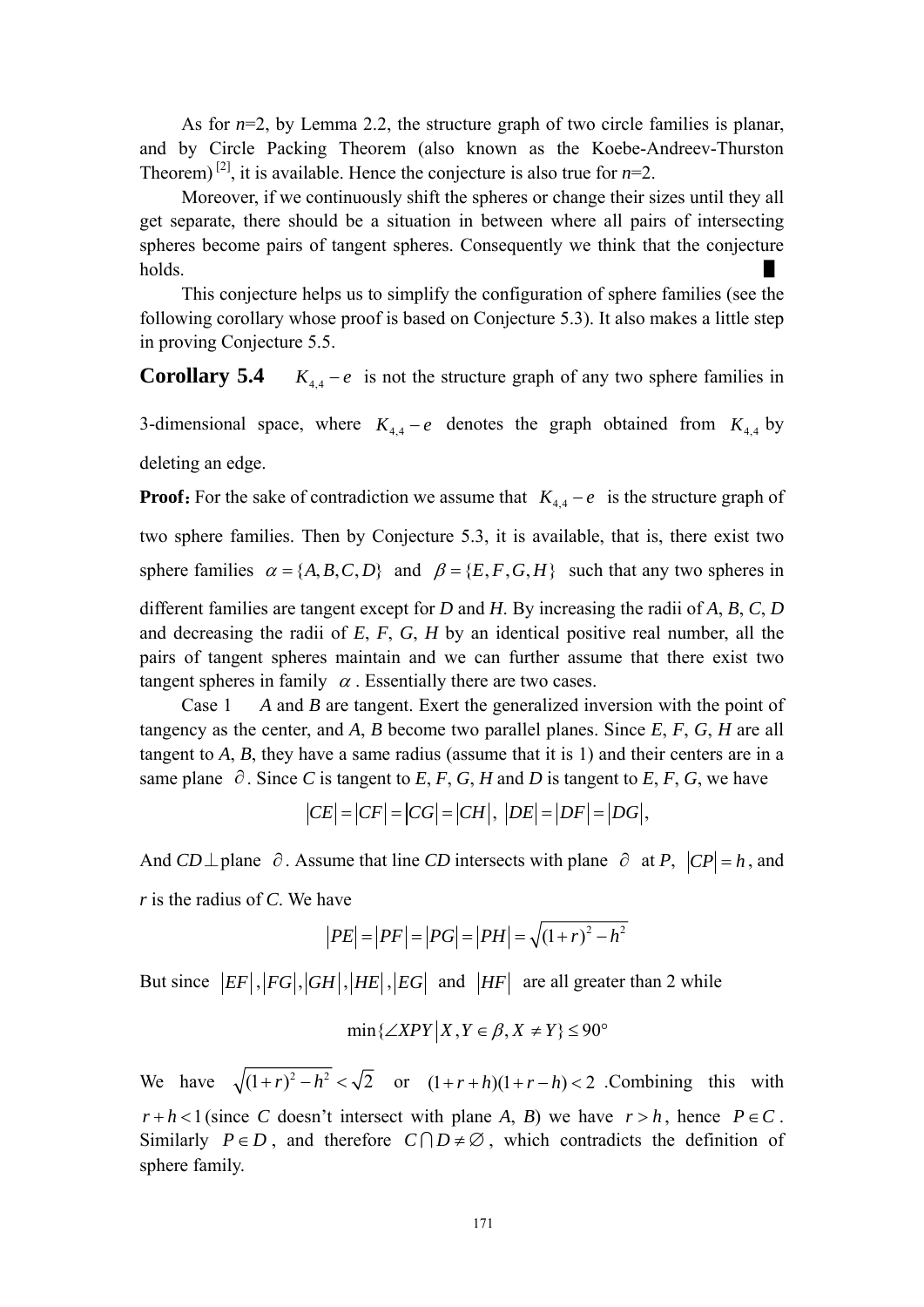Case 2 A and D are tangent. Exert the generalized inversion with the point of tangency as the center, and *A*, *D* become two parallel planes. Note that *E*, *F*, *G* are tangent to *A*, *B*, *C*, *D*, it follows that any sphere tangent to sphere *B*, *C* and plane *D*  (resp. *A*) is also tangent to plane *A* (resp. *D*). Hence sphere H is tangent to all of *A*, *B*, *C*, *D* and the structure graph of such sphere families is  $K_{4,4}$ . However, this is impossible by Theorem 4.3(*n*=3).

Overall we show that our assumption was wrong and Corollary 5.4 is proved.

**Conjecture 5.5**  $F_n(k,m) = \max\{P_{n-1}(k-2,m) + 2m, P_{n-1}(k,m-2) + 2k\}$ 

<span id="page-19-0"></span>If  $k \ge m \ge 2$ , we guess

$$
P_{n-1}(k-2,m) + 2m \le P_{n-1}(k,m-2) + 2k \tag{7}
$$

▋

**Reasons**:On one hand, there exist two unit ball families with capacities *k*, *m*−2 in the  $(n-1)$ -dimensional producing  $P_{n-1}(k, m-2)$  pairs of intersecting spheres. Draw an *n*-dimensional unit ball at the center of each of these (*n*−1)-dimensional unit balls and then draw two *n*-dimensional planes parallel to those *n*-dimensional unit balls. Then we increase the radius of the unit balls in the family with capacities  $k$  by a sufficiently small positive real number and we get  $P_{n-1}(k, m-2) + 2k$  pairs of intersecting spheres in *n*-dimensional space. Similarly  $P_{n-1}(k-2,m) + 2m$  is also obtainable as the number of pairs of intersecting spheres. Since the inequality [\(7\)](#page-19-0) holds for  $n=2, 3$ , we wonder whether it holds for all positive integer *n*.

On the other hand, it is easy to obtain

$$
P_1(k,m) = \begin{cases} 2m & (k > m) \\ 2m - 1 & (k = m) \end{cases}
$$

Combining this with Theorem 2.3, Conjecture 5.5 holds for  $n=2$ . As for  $n=3$ , by Theorem 4.4 we have  $F_3(k, 3) = min{3k, 2k + 5}$  and it is easy to obtain  $P_2(k,1) = \min\{k, 5\}$ , implying that Conjecture 5.5 holds for  $n=3$ ,  $m=3$ . Moreover, by Corollary 5.4 we have  $F_3(4, 4) = 14$ . Since  $P_2(4, 2) = 6$ , Conjecture 5.5 is also true when *n*=3, *k*=*m*=4.

Combining the two sides, we think that the conjecture is true.

On the other hand, we raise some unsolved problems as follows and hope to discuss them with the readers.

① The value of  $P_n(k, m)$ . According to the discussion of 2-dimensional case, we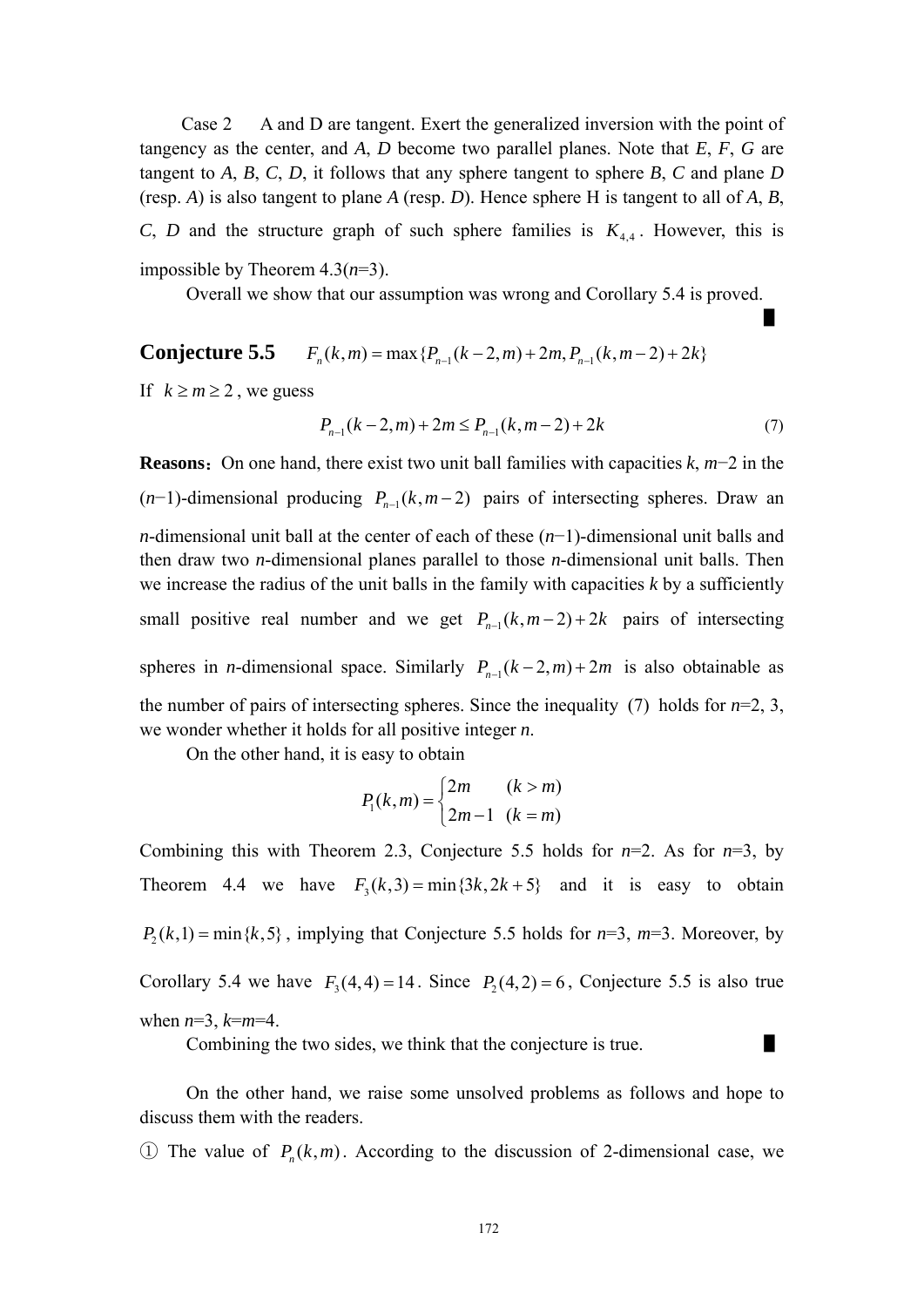think such a problem can be evaluated but does not have exact answer, and the result will change in terms of the number of circles (or spheres).

② For the problem of *n*-dimensional sphere family, we hope to find more maximal forbidden subgraph of the structure graph, where maximal forbidden subgraph is defined to be the graph can not be a structure graph, but the resultant graph by deleting an edge can be a structure graph. For two 3-dimensional sphere families,

by Theorem 4.4 and Corollary 5.4,  $K_{3,6}$  and  $K_{4,4} - e$  are two maximal forbidden subgraphs. Since the set of maximal forbidden subgraphs for planar graphs is  $\{K_{3,3}, K_5\}^{[1]}$ , we want to know that whether  $\{K_{3,6}, K_{4,4}-e\}$  is the maximal forbidden subgraph set of the bipartite structure graph of two sphere families.

- ③ Note that there are only two techniques used to handle the problem of sphere family, namely, homothetic transformation and inversion. We hope to find some new methods to solve the above problems, and discuss the division problem of *m* sphere families. It is worth mentioning that if we solve the division problem of two circle families, then it can be generalized to general cases smoothly (since we just need to consider the number of pairs of intersecting circles). But it is different for the case of 3-dimension. Since we shall consider the division in the intersection of some sphere families, it is not as simple as just counting the number of pairs of intersecting spheres. So such a problem is very challenging.
- ④ The division problem about convex polyhedrons in the space is the derivation of circle family, sphere family and their generalizations. However, this problem itself still needs to be solved.

### Appendix

The title of the former edition of our paper is 'The Research and Generalizations on Several Kinds of Partition Problems in Combinatorics'. We studied some partition problems about the Catalan Number under certain constraints. We also developed the idea of circle family and sphere family. However, afterwards we were told that some of our research on the Catalan Number has already been studied by former mathematicians, so we state those result in this appendix and place our research on circle family and sphere family in the main text. Then we change the title so as to fit the current edition of our paper.

**Definition 1** The triangular partition of a convex polygon is the partition that divides the polygon into most parts by several diagonals which don't intersect inside the polygon. An isolated triangle is a triangle three sides of which are the diagonals of a convex polygon in its triangular partition. Define  $G_k(n)$  ( $n \ge 3$ ,  $k \ge 0$ ,  $n, k \in \mathbb{Z}$ ) as the number of different kinds of triangular partition of a convex polygon with *n* sides which has *k* isolated triangles.

**Definition 2** The function  $R_k(2n)(k \geq 0, n \geq 2, n, k \in \mathbb{Z})$  denotes the number of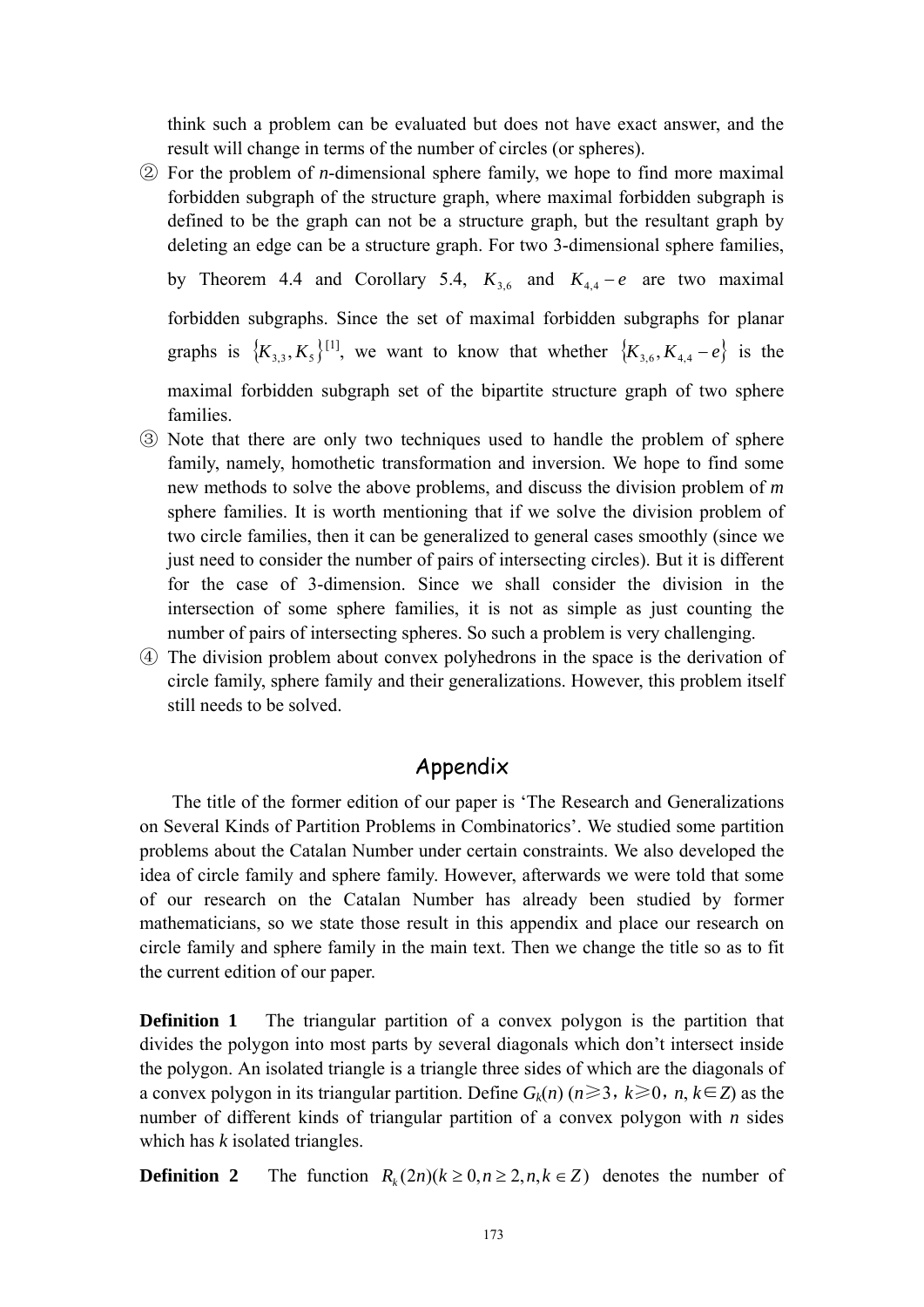different ways to pair the vertices of a convex polygon with 2*n* vertices and join each pair with line segments such that the *n* line segments produce *k* points of intersection. It requires that any three diagonals of the polygon share no common point inside it.

#### **Definition 3** Let  $B_n(k)$  denote the number of different ways to divide a polygon

with *n* sides into several *k*-sided polygons by its diagonals. Let  $b_n(k)$  denote the

number of different ways to divide the vertices of an *n*-sided polygon into several *k*-element group such that any pair of *k*-sided polygons formed by two such groups don't intersect. We only consider these partition problems in the case that the polygon can be divided in such ways.

**Definition 4** For positive integers  $m$ ,  $n$ , define a  $[m, n]$  broken line as a broken line in the coordinate plane which starts from the origin and is formed by vectors  $(1, m)$  or  $(1, -n)$  end to end. If it has no intersection with the *X*-axis except its starting point and its end point, we call it a broken line with property U (short for  $(up')$ .

**Theorem 1** 
$$
G_k(n) = \frac{n \cdot 2^{n-4-2k} C_{n-4}^{2k} C_{2k}^k}{(k+1)(k+2)}, \text{ where } 0 \le k \le \left[\frac{n}{2}\right] - 2.
$$

**Theorem 2** 
$$
R_2(2n) = n \left[ \frac{C_{2(n+3)}^{n+3}}{n+4} - \frac{5C_{2(n+2)}^{n+2}}{n+3} + \frac{6C_{2(n+1)}^{n+1}}{n+2} - \frac{C_{2n}^n}{n+1} \right].
$$

**Theorem 3** 
$$
B_n(k) = \frac{C_{\frac{k-1}{2}(n-2)+1}}{\frac{k-2}{2}+1}; \quad b_n(k) = \frac{C_{n+1}^{\frac{n}{k}}}{n+1}.
$$

**Theorem 4** There are  $\frac{C_{s+t}^s}{s}$  (s-nt)  $\frac{C_{s+t}}{s+t}(s-nt)$  [1,*n*] broken lines with property U whose

end point is  $P(s+t, s-nt)$ , where *s*,  $t \in N$ ,  $s-nt > 0$ .

**Theorem 5** Let  $f(s,t)$  be the number of  $[n,1]$  broken lines with property U whose end point is  $Q(s+t, ns-t)$ . Then

$$
f(s,t) = C_{s+t-1}^{t} - \sum_{i=1}^{k} C_{s+t-i(n+1)}^{s-i} \frac{C_{i(n+1)-1}^{i}}{i(n+1)-1}
$$

where  $k = \left[ \frac{t}{t} \right]$  $=\left\lfloor \frac{t}{n} \right\rfloor$  and *s*,  $t \in N, ns - t > 0$ .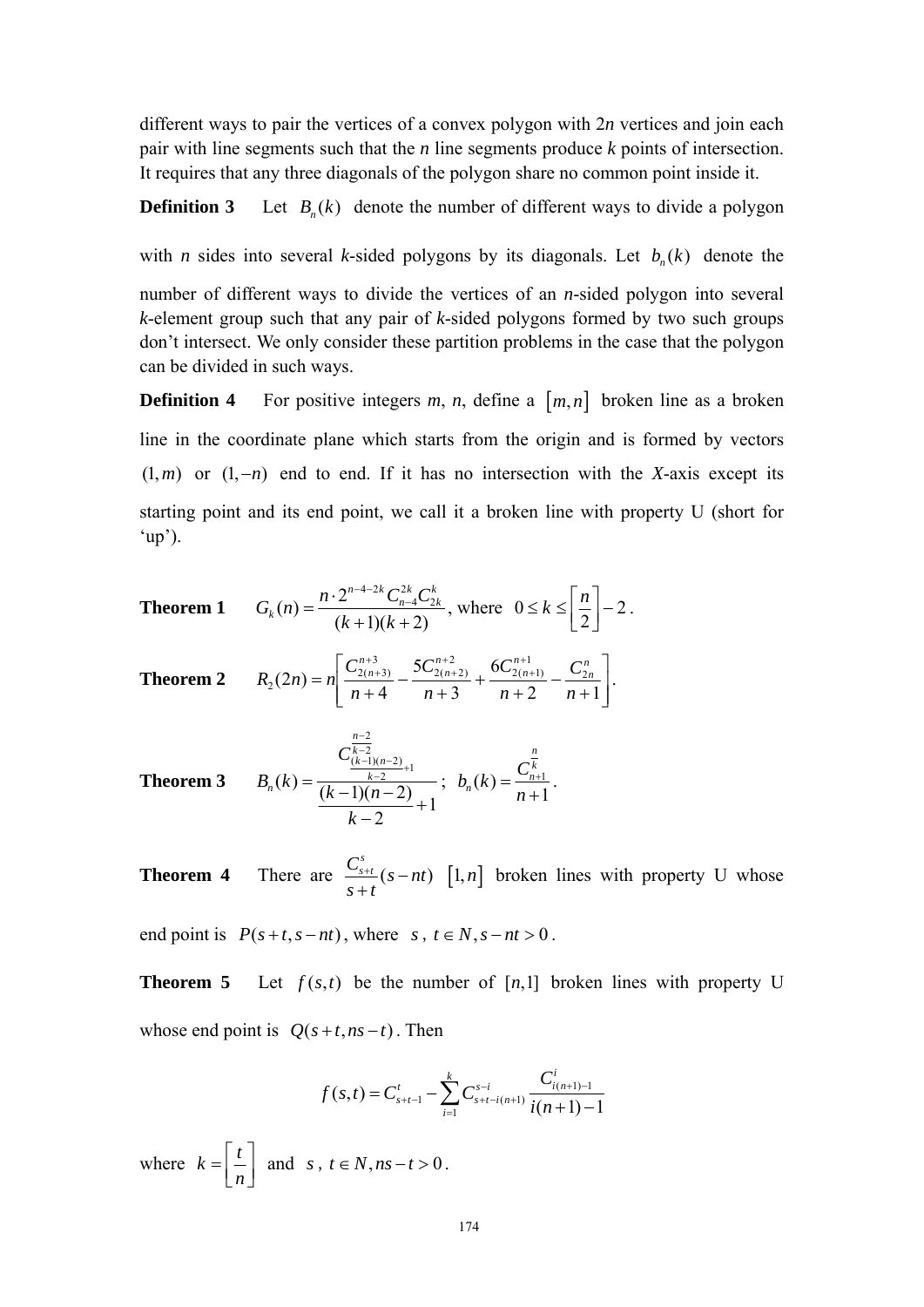# Acknowledgements

We are grateful to our [faculty adviser](javascript:void(0)) Li Xinghuai who leads us into the magnificent kingdom of mathematics.

We would like to thank our parents who settle some difficulties in computer technology.

We would like to thank our classmate Liang Hao who provides some attentions in this competition, and useful suggestions in writing format.

We would like to thank our classmate Zhou Foling who finds the translation of 'circle family' from Chinese to English.

We are grateful to our English teacher who helps us a lot with the translation of the abstract and the lecture notes of our introduction.

We are grateful to Huang Yufei, a Ph. D candidate in South China Normal University, who helps us a lot with the translation of our paper.

We would like to thank Professor Liu Bolian who gives us some useful advice on the improvement of our paper.